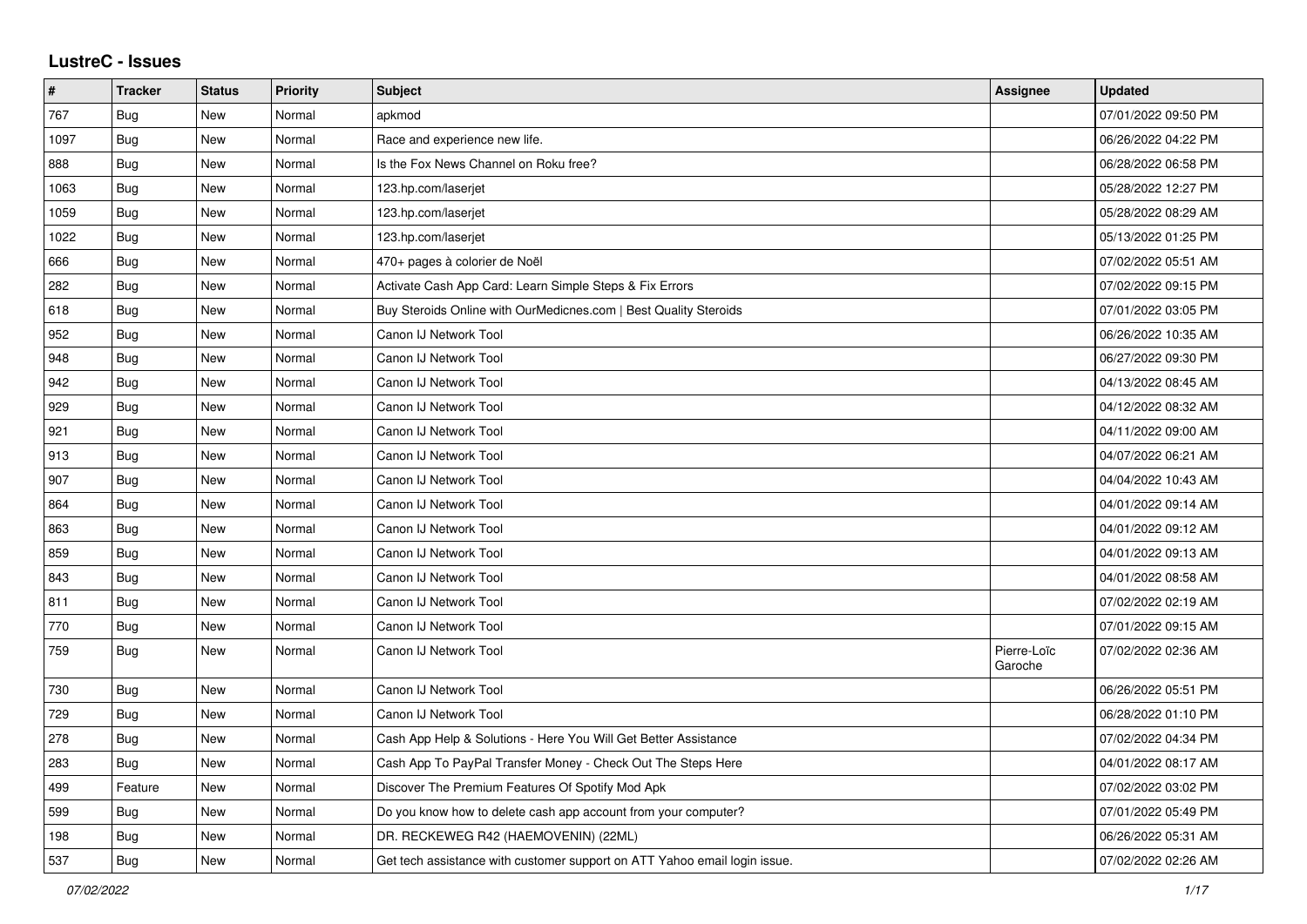| #    | <b>Tracker</b> | <b>Status</b> | <b>Priority</b> | <b>Subject</b>                                                                                                                               | <b>Assignee</b>        | <b>Updated</b>      |
|------|----------------|---------------|-----------------|----------------------------------------------------------------------------------------------------------------------------------------------|------------------------|---------------------|
| 841  | <b>Bug</b>     | New           | Normal          | How do I activate FOX NOW?                                                                                                                   |                        | 04/01/2022 08:58 AM |
| 839  | Bug            | New           | Normal          | How do I activate FOX NOW?                                                                                                                   |                        | 04/01/2022 08:58 AM |
| 823  | Feature        | New           | Normal          | How much does Disney Plus cost?                                                                                                              | Pierre-Loïc<br>Garoche | 06/27/2022 04:05 AM |
| 226  | Bug            | New           | Normal          | How to find reliable service reviews                                                                                                         | Anonymous              | 04/01/2022 08:46 AM |
| 824  | Feature        | New           | Normal          | How to watch Fox News on my Smart TV or similar devices?                                                                                     | Pierre-Loïc<br>Garoche | 06/27/2022 08:32 PM |
| 76   | <b>Bug</b>     | New           | Normal          | Import error: Load error: imported node real_to_int declared in a regular Lustre file. File "include/conv.lusi", line<br>1, characters 0-64: |                        | 07/02/2022 09:37 PM |
| 947  | Bug            | New           | Normal          | is Disney Now and Disney Plus different?                                                                                                     |                        | 04/14/2022 09:53 AM |
| 941  | <b>Bug</b>     | New           | Normal          | is Disney Now and Disney Plus different?                                                                                                     |                        | 06/26/2022 12:10 PM |
| 886  | <b>Bug</b>     | New           | Normal          | Is the Fox News Channel on Roku free?                                                                                                        |                        | 06/28/2022 09:36 PM |
| 840  | Bug            | New           | Normal          | Is Tubi really free and legal?                                                                                                               |                        | 04/01/2022 08:58 AM |
| 289  | <b>Bug</b>     | New           | Normal          | Recover Yahoo Mail Forgotten Password - Explore Kanata Chinese                                                                               |                        | 07/02/2022 07:23 PM |
| 249  | <b>Bug</b>     | New           | Normal          | Steps to Activate Cash App Card in Less then 2 Minutes - Get Information                                                                     | Pierre-Loïc<br>Garoche | 06/21/2022 07:52 PM |
| 192  | <b>Bug</b>     | New           | Normal          | The code Caffe                                                                                                                               |                        | 05/09/2022 10:16 AM |
| 170  | Feature        | New           | Normal          | top mba colleges in bangalore                                                                                                                |                        | 07/02/2022 06:39 AM |
| 889  | <b>Bug</b>     | New           | Normal          | What is Plex and how it's work?                                                                                                              |                        | 04/01/2022 09:14 AM |
| 887  | <b>Bug</b>     | New           | Normal          | What is Plex and how it's work?                                                                                                              |                        | 04/01/2022 09:16 AM |
| 946  | Bug            | New           | Normal          | What is Plex and Is Plex Legal?                                                                                                              |                        | 06/26/2022 05:23 AM |
| 940  | Bug            | New           | Normal          | What is Plex and Is Plex Legal?                                                                                                              |                        | 06/26/2022 04:50 PM |
| 228  | Bug            | New           | Normal          | Why Does Cash App Transaction Failed? - Here Is the Answer                                                                                   |                        | 07/02/2022 09:13 PM |
| 579  | Bug            | New           | Normal          | YOUR CV MAKES YOUR FIRST IMPRESSION                                                                                                          | Christophe<br>Garion   | 07/01/2022 09:37 AM |
| 1007 | Bug            | New           | Normal          | "ij.start canon                                                                                                                              |                        | 05/18/2022 10:40 AM |
| 995  | Feature        | New           | Normal          | "ij.start canon                                                                                                                              |                        | 06/27/2022 01:29 PM |
| 1068 | <b>Bug</b>     | New           | Normal          | 123.hp.com/laserjet                                                                                                                          |                        | 05/31/2022 12:22 PM |
| 1046 | <b>Bug</b>     | New           | Normal          | 123.hp.com/laserjet                                                                                                                          |                        | 05/24/2022 10:46 AM |
| 997  | Bug            | New           | Normal          | 123.hp.com/laserjet                                                                                                                          |                        | 06/28/2022 09:48 AM |
| 193  | <b>Bug</b>     | New           | Normal          | 18% Discount on Homeopathic medicines                                                                                                        |                        | 07/01/2022 11:57 PM |
| 1126 | Bug            | New           | Normal          | 1PLSD                                                                                                                                        |                        | 06/25/2022 09:36 AM |
| 1037 | Feature        | New           | Normal          | 1p lsd                                                                                                                                       | Christophe<br>Garion   | 05/19/2022 05:25 AM |
| 807  | Bug            | New           | Normal          | 1v1Battle is a strategic action 'Build and shoot' game                                                                                       |                        | 06/27/2022 06:52 AM |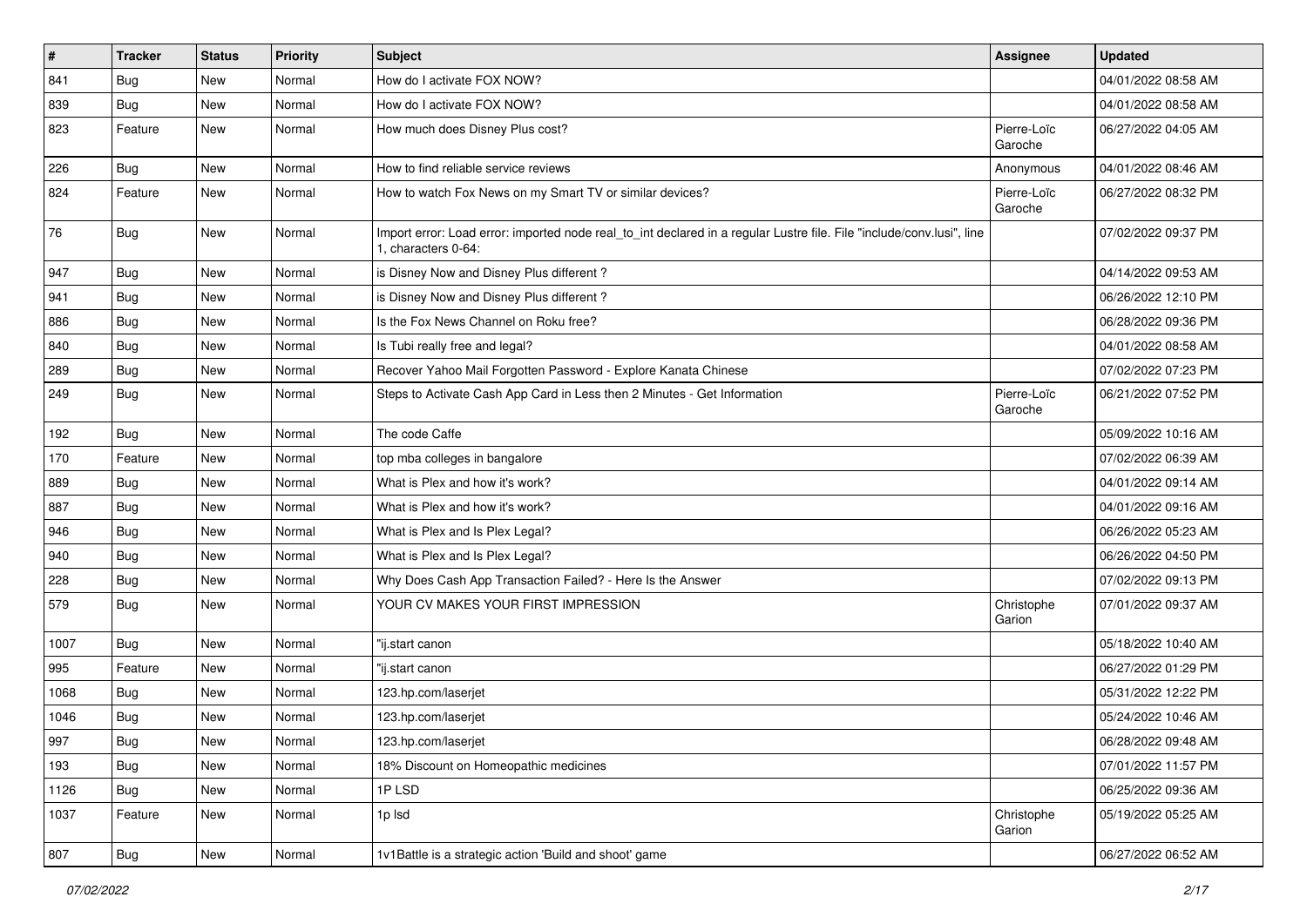| $\vert$ # | <b>Tracker</b> | <b>Status</b> | Priority | <b>Subject</b>                                                 | <b>Assignee</b>        | <b>Updated</b>      |
|-----------|----------------|---------------|----------|----------------------------------------------------------------|------------------------|---------------------|
| 265       | <b>Bug</b>     | New           | Normal   | 3 Faq's On Downloading To Your Apple Ipod                      |                        | 07/02/2022 09:47 AM |
| 1029      | <b>Bug</b>     | New           | Normal   | 5 Reasons Why People Love Coloring Pages?                      |                        | 05/16/2022 11:53 AM |
| 504       | <b>Bug</b>     | New           | Normal   | A beginner should always look for online Java assignment help! |                        | 07/02/2022 07:23 PM |
| 735       | <b>Bug</b>     | New           | Normal   | A quick fix of how to get money back from cash app stocks      |                        | 07/02/2022 06:51 AM |
| 145       | <b>Bug</b>     | New           | Normal   | abdulbaissagar                                                 |                        | 06/30/2022 04:17 PM |
| 939       | Bug            | New           | Normal   | Ability to change sound notifications                          | Christophe<br>Garion   | 06/27/2022 11:29 PM |
| 142       | Feature        | New           | Normal   | About ashimary hair                                            |                        | 07/01/2022 10:53 PM |
| 156       | <b>Bug</b>     | New           | Normal   | Access old cash app account                                    |                        | 04/01/2022 08:00 AM |
| 275       | Bug            | New           | Normal   | Activate Cash App Card With Or Without QR - Step By Step Guide | Pierre-Loïc<br>Garoche | 07/02/2022 12:54 PM |
| 230       | Bug            | New           | Normal   | Add Money To Cash App Card - Auto Cash Apps                    |                        | 07/02/2022 12:57 AM |
| 116       | Bug            | New           | Normal   | aertaeyg                                                       |                        | 07/01/2022 07:42 PM |
| 184       | <b>Bug</b>     | New           | Normal   | Affordable Business Writing Services                           |                        | 07/01/2022 10:18 AM |
| 122       | Bug            | New           | Normal   | <b>AFL Live Stream</b>                                         |                        | 04/01/2022 07:55 AM |
| 203       | <b>Bug</b>     | New           | Low      | Airport Taxi Guildford                                         | Anonymous              | 06/26/2022 06:03 PM |
| 239       | <b>Bug</b>     | New           | Normal   | Algunas características más de Choices MOD APK                 |                        | 07/02/2022 03:38 PM |
| 286       | Bug            | New           | Normal   | All About Cash App Transfer Fail Problems                      |                        | 04/01/2022 07:49 AM |
| 284       | <b>Bug</b>     | New           | Normal   | All About Cash App Transfer Fail Problems                      |                        | 07/02/2022 04:20 AM |
| 251       | <b>Bug</b>     | New           | Normal   | All About Cash App Transfer Fail Problems                      | Pierre-Loïc<br>Garoche | 07/02/2022 08:18 PM |
| 190       | Bug            | New           | Normal   | All About Cash App Transfer Fail Problems                      |                        | 07/02/2022 09:35 AM |
| 175       | Feature        | New           | Normal   | All About Cash App Transfer Fail Problems                      |                        | 07/02/2022 04:51 PM |
| 911       | <b>Bug</b>     | New           | Normal   | Aluminum Windows & Doors                                       |                        | 04/06/2022 08:10 PM |
| 476       | Feature        | New           | High     | <b>American Airlines Reservations</b>                          |                        | 07/02/2022 12:50 PM |
| 233       | Bug            | New           | Normal   | Anauthorsway.com: My User Experience                           |                        | 06/27/2022 12:02 PM |
| 660       | <b>Bug</b>     | New           | Normal   | Anchovies Nutrition Facts And Health Benefits                  |                        | 04/01/2022 09:40 AM |
| 918       | <b>Bug</b>     | New           | Normal   | Antivirus for IOS                                              |                        | 06/16/2022 10:36 PM |
| 760       | Bug            | New           | Normal   | apkmod                                                         |                        | 06/27/2022 04:13 PM |
| 1054      | Bug            | New           | Normal   | Apkmodule                                                      | Pierre-Loïc<br>Garoche | 05/26/2022 03:37 PM |
| 896       | Feature        | New           | Normal   | Application of North Finder in Mining Industry                 | Xavier Thirioux        | 04/01/2022 09:49 AM |
| 899       | Feature        | New           | Normal   | Application of Optical Fiber Gyroscope                         | Christophe<br>Garion   | 04/02/2022 11:23 AM |
| 519       | Bug            | New           | Normal   | Are you finding online UK Assignment writers?                  |                        | 07/02/2022 06:53 PM |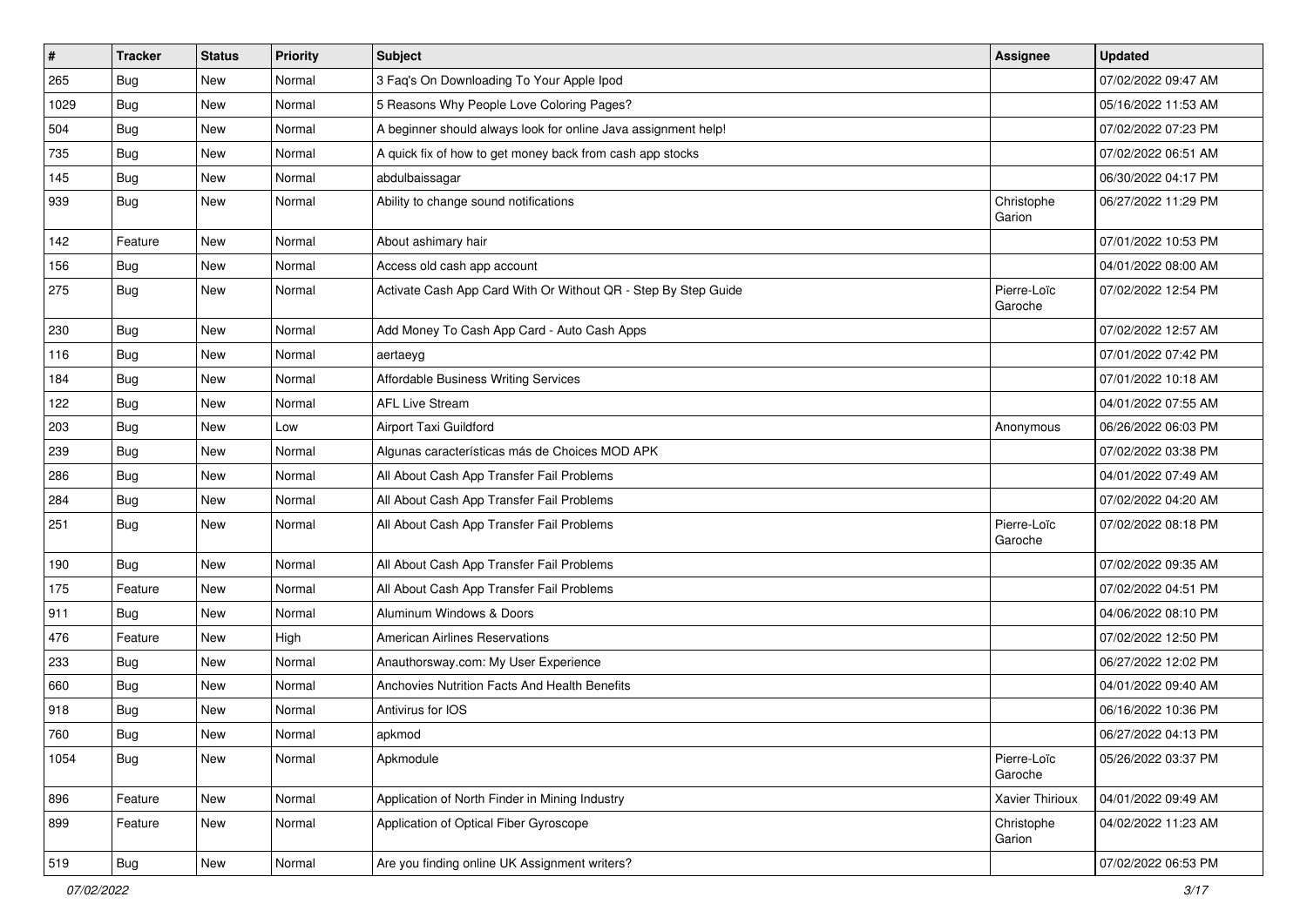| $\vert$ # | <b>Tracker</b> | <b>Status</b> | <b>Priority</b> | Subject                                                                   | <b>Assignee</b>        | <b>Updated</b>      |
|-----------|----------------|---------------|-----------------|---------------------------------------------------------------------------|------------------------|---------------------|
| 273       | Bug            | New           | High            | assignment help online                                                    |                        | 04/01/2022 08:17 AM |
| 787       | Bug            | <b>New</b>    | Normal          | Assured Assignment Help                                                   |                        | 07/01/2022 02:08 PM |
| 302       | <b>Bug</b>     | New           | Normal          | Auto Electrical Repair Services in Norcross GA                            |                        | 06/26/2022 07:49 PM |
| 297       | <b>Bug</b>     | New           | Normal          | Auto Lighting Installation Services in Norcross GA                        |                        | 04/01/2022 07:21 AM |
| 396       | Bug            | New           | Normal          | Auto Transport Services in Annapolis MD                                   |                        | 04/01/2022 07:15 AM |
| 372       | Bug            | New           | Normal          | Auto Transport Services in Arlington County VA                            |                        | 07/02/2022 01:50 PM |
| 360       | Bug            | New           | Normal          | Auto Transport Services in Baltimore MD                                   |                        | 04/01/2022 07:13 AM |
| 378       | Bug            | New           | Normal          | Auto Transport Services in Fairfax VA                                     |                        | 04/01/2022 07:17 AM |
| 384       | <b>Bug</b>     | <b>New</b>    | Normal          | Auto Transport Services in McLean VA                                      |                        | 04/01/2022 07:17 AM |
| 402       | Bug            | New           | Normal          | Auto Transport Services in Potomac MD                                     |                        | 04/01/2022 07:47 AM |
| 390       | Bug            | New           | Normal          | Auto Transport Services in Sterling VA                                    |                        | 04/01/2022 07:16 AM |
| 366       | <b>Bug</b>     | New           | Normal          | Auto Transport Services in Washington DC                                  |                        | 04/01/2022 07:12 AM |
| 491       | Feature        | New           | Normal          | Automatically download and paste Reddit wallpapers into Windows           |                        | 07/02/2022 08:14 PM |
| 958       | <b>Bug</b>     | New           | Normal          | Avail Cash app support service to know Sutton bank cash app number        |                        | 06/26/2022 08:46 AM |
| 702       | Bug            | New           | Normal          | Avail Chime Customer Service to know How To Get Chime Bank Statement      |                        | 07/02/2022 01:11 AM |
| 731       | <b>Bug</b>     | New           | Normal          | Avail Of Cash App Customer Service If Unable To Down Cash App Mobile App? |                        | 06/25/2022 08:36 PM |
| 936       | <b>Bug</b>     | New           | Normal          | Avantages de l'extension AliTools pour faire du shopping sur Aliexpress   | Pierre-Loïc<br>Garoche | 04/12/2022 11:35 AM |
| 954       | <b>Bug</b>     | New           | Normal          | AZ Screen Recorder Mod                                                    |                        | 06/25/2022 11:24 PM |
| 191       | Bug            | New           | Normal          | <b>B2B Branding</b>                                                       |                        | 07/02/2022 07:53 AM |
| 989       | <b>Bug</b>     | New           | Normal          | Barewoods Wax Cigar                                                       |                        | 06/26/2022 09:19 AM |
| 216       | Feature        | New           | High            | Barry Keoghan                                                             | Pierre-Loïc<br>Garoche | 07/01/2022 12:22 PM |
| 146       | <b>Bug</b>     | New           | Normal          | bayabais                                                                  |                        | 07/02/2022 08:32 PM |
| 247       | <b>Bug</b>     | New           | Normal          | best 4 Channel Amp                                                        |                        | 07/02/2022 03:57 AM |
| 786       | <b>Bug</b>     | New           | Normal          | Best Assignment Help in Australia & UK                                    |                        | 07/02/2022 01:03 PM |
| 254       | Feature        | New           | Normal          | best ayurvedic treatment for psoriasis                                    |                        | 04/01/2022 08:13 AM |
| 545       | Feature        | New           | Normal          | <b>Best Canvas Print Company</b>                                          |                        | 06/30/2022 05:39 PM |
| 255       | Feature        | New           | Normal          | best doctor for psoriasis                                                 |                        | 07/01/2022 08:42 AM |
| 602       | Bug            | New           | Normal          | Best Essay Writing Service UK                                             | Pierre-Loïc<br>Garoche | 07/01/2022 02:42 PM |
| 601       | Bug            | New           | Normal          | Best Essay Writing Service UK                                             | Pierre-Loïc<br>Garoche | 07/01/2022 05:56 PM |
| 879       | Feature        | New           | Normal          | Best Garage Door Repair in Massachusetts                                  |                        | 04/01/2022 09:16 AM |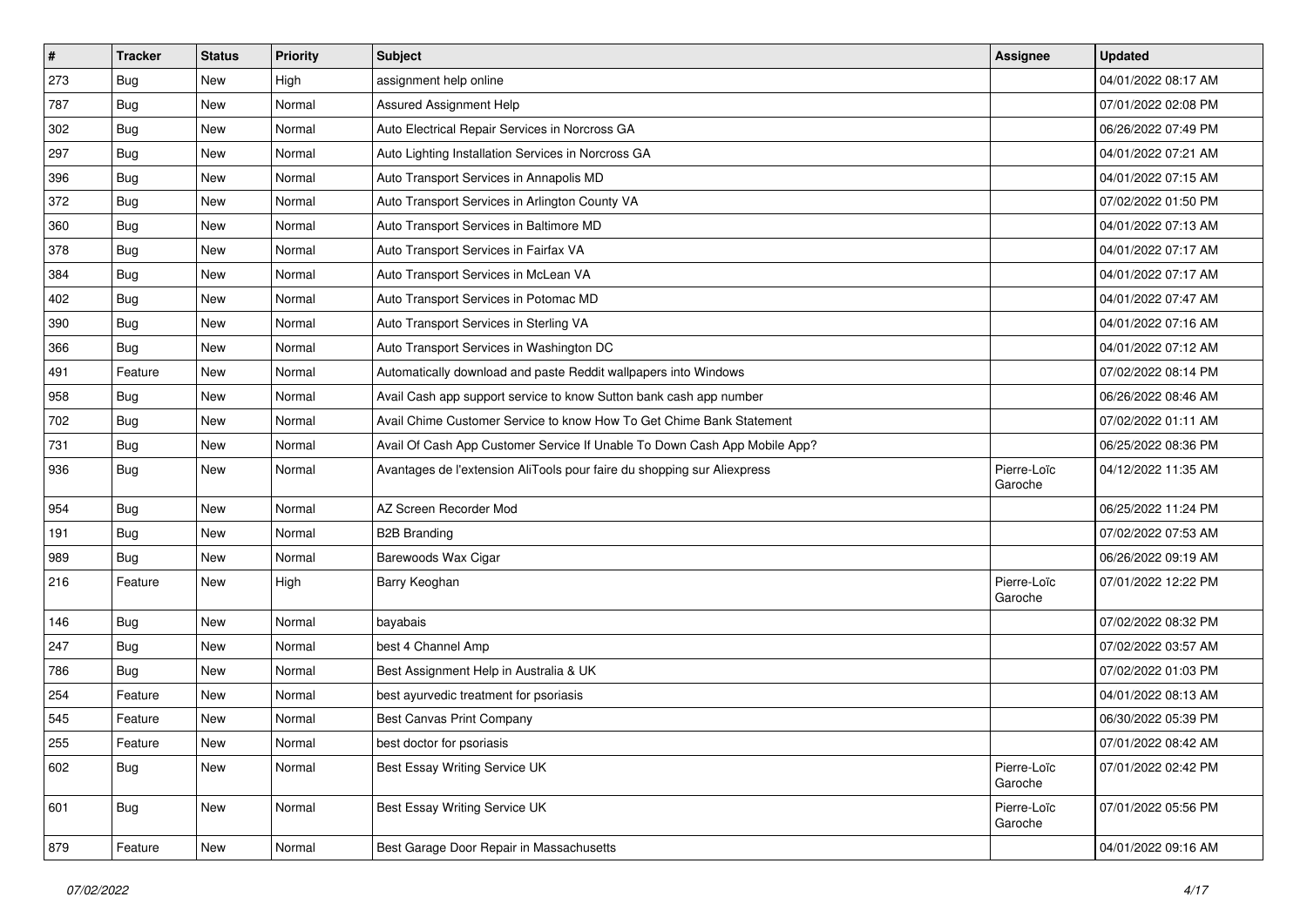| $\vert$ # | <b>Tracker</b> | <b>Status</b> | <b>Priority</b> | Subject                                                                          | <b>Assignee</b>        | <b>Updated</b>      |
|-----------|----------------|---------------|-----------------|----------------------------------------------------------------------------------|------------------------|---------------------|
| 257       | Bug            | New           | Normal          | Best latte machines                                                              |                        | 07/02/2022 12:41 AM |
| 586       | Bug            | <b>New</b>    | Normal          | Best Modifications For Your Mobile Phone                                         |                        | 07/01/2022 04:02 PM |
| 1050      | Feature        | New           | Normal          | Best Smart Phone Repair in Delhi                                                 |                        | 05/25/2022 10:33 AM |
| 780       | <b>Bug</b>     | New           | Normal          | Best Whatsapp Modified APKs                                                      | Pierre-Loïc<br>Garoche | 07/02/2022 12:44 PM |
| 741       | Bug            | New           | Normal          | <b>Blockchain Technology Solutions</b>                                           |                        | 06/26/2022 02:19 AM |
| 202       | <b>Bug</b>     | New           | Normal          | blonde wig                                                                       |                        | 06/29/2022 11:08 AM |
| 143       | Bug            | New           | Normal          | Bob lace front wigs                                                              |                        | 07/02/2022 04:08 AM |
| 179       | <b>Bug</b>     | New           | Normal          | body wave                                                                        |                        | 04/01/2022 08:41 AM |
| 299       | Bug            | New           | Normal          | Brake Caliper Painting Services in Norcross GA                                   |                        | 04/01/2022 07:20 AM |
| 831       | <b>Bug</b>     | New           | Normal          | Build and shoot                                                                  |                        | 05/29/2022 04:47 PM |
| 1052      | <b>Bug</b>     | New           | Normal          | Build Now GG is a new battle royale game.                                        |                        | 05/26/2022 04:24 AM |
| 835       | Bug            | New           | Normal          | Build your strong army with Taming io                                            |                        | 04/01/2022 08:59 AM |
| 557       | Feature        | New           | Normal          | <b>Business Law Assignment Help</b>                                              |                        | 07/01/2022 05:16 PM |
| 621       | <b>Bug</b>     | New           | Normal          | Buy All Modafinil & Armodafinil Tablets @Buy Modafinil US                        |                        | 07/01/2022 04:39 PM |
| 611       | Feature        | New           | Normal          | Buy All Modafinil & Armodafinil Tablets @Buy Modafinil US                        |                        | 07/02/2022 06:37 AM |
| 616       | <b>Bug</b>     | New           | Normal          | Buy Anavar Tablets   Anavar For Sale in USA, UK & Australia                      |                        | 07/01/2022 10:36 PM |
| 613       | Bug            | New           | Normal          | Buy Aspadol 100mg Tab Online in US, UK, AU   Erospharmacy                        |                        | 07/01/2022 11:18 AM |
| 494       | <b>Bug</b>     | New           | Normal          | <b>Buy Discussion Post</b>                                                       |                        | 07/02/2022 08:26 PM |
| 635       | <b>Bug</b>     | New           | Normal          | Buy Steroids Online with OurMedicnes.com   Best Quality Steroids                 |                        | 07/02/2022 06:56 PM |
| 924       | Bug            | New           | Normal          | buy tec 9                                                                        |                        | 04/11/2022 02:54 PM |
| 634       | <b>Bug</b>     | New           | Normal          | Buy Vidalista Tablets (Tadalafil) at [\$25 OFF + Free Shipping] Vidalistatablets |                        | 07/01/2022 06:59 AM |
| 617       | Bug            | New           | Normal          | Buy Vidalista Tablets (Tadalafil) at [\$25 OFF + Free Shipping] Vidalistatablets |                        | 07/01/2022 11:52 PM |
| 1131      | <b>Bug</b>     | New           | Normal          | Calculatrice Forex pour calculer les paramètres de la copie des transactions     |                        | 06/29/2022 07:24 PM |
| 259       | Bug            | New           | Normal          | call center services                                                             |                        | 07/02/2022 03:53 PM |
| 690       | <b>Bug</b>     | New           | Normal          | campervan hire                                                                   |                        | 07/02/2022 07:35 AM |
| 1044      | Bug            | New           | Normal          | Can I Disapprove If Random Person Sent Me Money On Cash App?                     |                        | 05/26/2022 03:51 PM |
| 964       | <b>Bug</b>     | New           | Normal          | Can I Fix Cash App Transfer Failed Issues By Adding Sufficient Funds?            |                        | 06/26/2022 07:21 AM |
| 1136      | <b>Bug</b>     | New           | Normal          | Can I Talk To A Live Person At Facebook? Clarify Concerns Effectively            |                        | 07/01/2022 08:10 AM |
| 522       | Feature        | New           | Normal          | Can You Check App Limits, If Cash app won't let me send money?                   |                        | 07/02/2022 01:00 AM |
| 865       | Bug            | New           | Normal          | Canon IJ Printer Utility                                                         |                        | 05/18/2022 07:24 PM |
| 951       | <b>Bug</b>     | New           | Normal          | Canon.com/ijsetup                                                                |                        | 06/27/2022 07:56 PM |
| 944       | Feature        | New           | Normal          | Canon.com/ijsetup                                                                |                        | 06/27/2022 09:46 AM |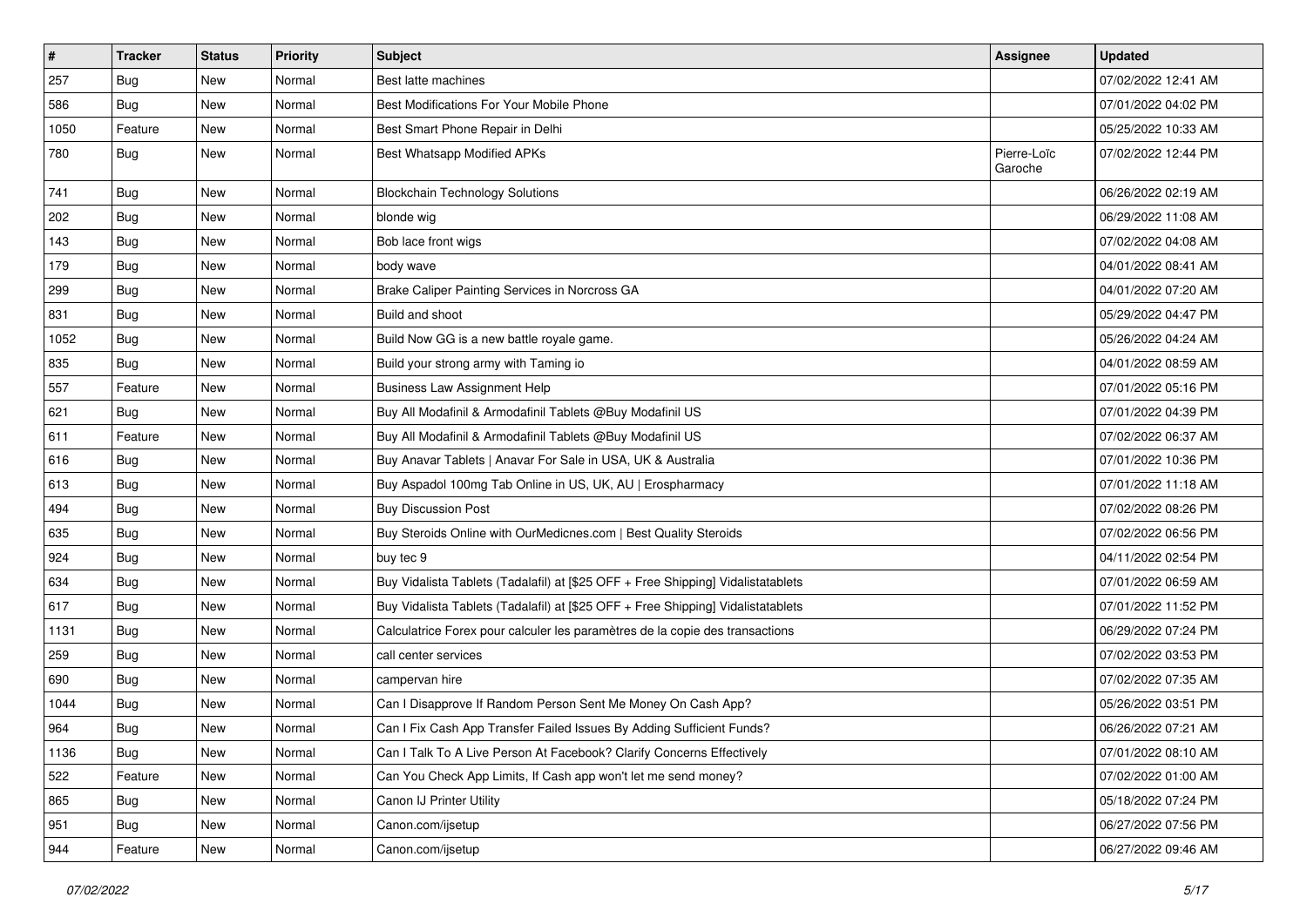| $\sharp$ | <b>Tracker</b> | <b>Status</b> | <b>Priority</b> | Subject                                                              | <b>Assignee</b>        | <b>Updated</b>      |
|----------|----------------|---------------|-----------------|----------------------------------------------------------------------|------------------------|---------------------|
| 847      | Feature        | New           | Normal          | Canon.com/ijsetup                                                    |                        | 04/01/2022 09:08 AM |
| 845      | Feature        | New           | Normal          | canon.com/ijsetup                                                    |                        | 04/01/2022 08:58 AM |
| 813      | Feature        | New           | Normal          | Canon.com/ijsetup                                                    |                        | 06/28/2022 05:15 PM |
| 812      | Feature        | New           | Normal          | canon.com/ijsetup                                                    |                        | 06/29/2022 06:04 AM |
| 155      | Bug            | New           | Normal          | Cant access my cash app account                                      | Pierre-Loïc<br>Garoche | 07/01/2022 05:54 PM |
| 298      | Bug            | New           | Normal          | Car Stereo Installation Services in Norcross GA                      |                        | 04/01/2022 07:20 AM |
| 354      | Bug            | New           | Normal          | Car Upholstery Cleaning Services in Chesapeake VA                    |                        | 04/01/2022 07:14 AM |
| 338      | <b>Bug</b>     | New           | Normal          | Car Upholstery Cleaning Services in Norfolk VA                       |                        | 04/01/2022 07:23 AM |
| 323      | Bug            | New           | Normal          | Car Upholstery Cleaning Services in Virginia Beach VA                |                        | 04/01/2022 07:26 AM |
| 303      | Bug            | New           | Normal          | Car Wrapping Services in Norcross GA                                 |                        | 04/01/2022 07:22 AM |
| 408      | <b>Bug</b>     | New           | Normal          | Carpet Cleaning Boston MA                                            |                        | 04/01/2022 07:47 AM |
| 424      | Bug            | New           | Normal          | Carpet Cleaning Brookline MA                                         |                        | 04/01/2022 07:45 AM |
| 457      | Bug            | New           | Normal          | Carpet Cleaning Medford MA                                           |                        | 07/01/2022 10:25 AM |
| 433      | <b>Bug</b>     | New           | Normal          | Carpet Cleaning Newton MA                                            |                        | 04/01/2022 07:50 AM |
| 449      | <b>Bug</b>     | New           | Normal          | <b>Carpet Cleaning Quincy MA</b>                                     |                        | 04/01/2022 07:48 AM |
| 340      | <b>Bug</b>     | <b>New</b>    | Normal          | Carpet Cleaning Services in Chesapeake VA                            |                        | 04/01/2022 07:23 AM |
| 325      | Bug            | New           | Normal          | Carpet Cleaning Services in Norfolk VA                               |                        | 04/01/2022 07:26 AM |
| 307      | <b>Bug</b>     | New           | Normal          | Carpet Cleaning Services in Virginia Beach VA                        |                        | 04/01/2022 07:19 AM |
| 416      | Bug            | New           | Normal          | Carpet Cleaning Somerville MA                                        |                        | 04/01/2022 07:46 AM |
| 441      | Bug            | New           | Normal          | Carpet Cleaning Watertown MA                                         |                        | 06/02/2022 06:00 PM |
| 465      | <b>Bug</b>     | New           | Normal          | Carpet Cleaning Westchester MA                                       |                        | 07/01/2022 10:01 AM |
| 341      | Bug            | New           | Normal          | Carpet Repairing Services in Chesapeake VA                           |                        | 04/01/2022 07:23 AM |
| 326      | Bug            | New           | Normal          | Carpet Repairing Services in Norfolk VA                              |                        | 04/01/2022 07:26 AM |
| 308      | Bug            | New           | Normal          | Carpet Repairing Services in Virginia Beach VA                       |                        | 04/01/2022 07:19 AM |
| 775      | <b>Bug</b>     | New           | Normal          | cash app                                                             |                        | 02/14/2022 08:20 AM |
| 227      | <b>Bug</b>     | New           | Normal          | Cash App Help & Solutions - Here You Will Get Better Assistance      |                        | 06/25/2022 11:21 PM |
| 895      | <b>Bug</b>     | New           | Normal          | Cash App Scams                                                       |                        | 06/18/2022 02:36 PM |
| 582      | <b>Bug</b>     | New           | Normal          | Cash App Won't Let Me Send Money If There Is A Low Balance Available | Pierre-Loïc<br>Garoche | 07/01/2022 06:54 PM |
| 1057     | <b>Bug</b>     | New           | Normal          | <b>CCPlay Education Edition APK</b>                                  |                        | 06/07/2022 04:07 AM |
| 838      | <b>Bug</b>     | New           | Normal          | Celebrity Hunter Mod apk - Como instalá-lo                           |                        | 04/01/2022 08:58 AM |
| 507      | <b>Bug</b>     | New           | Normal          | central.bitdefender.com                                              |                        | 07/02/2022 07:56 PM |
| 493      | Feature        | New           | High            | chainsaw dance                                                       |                        | 07/02/2022 04:10 PM |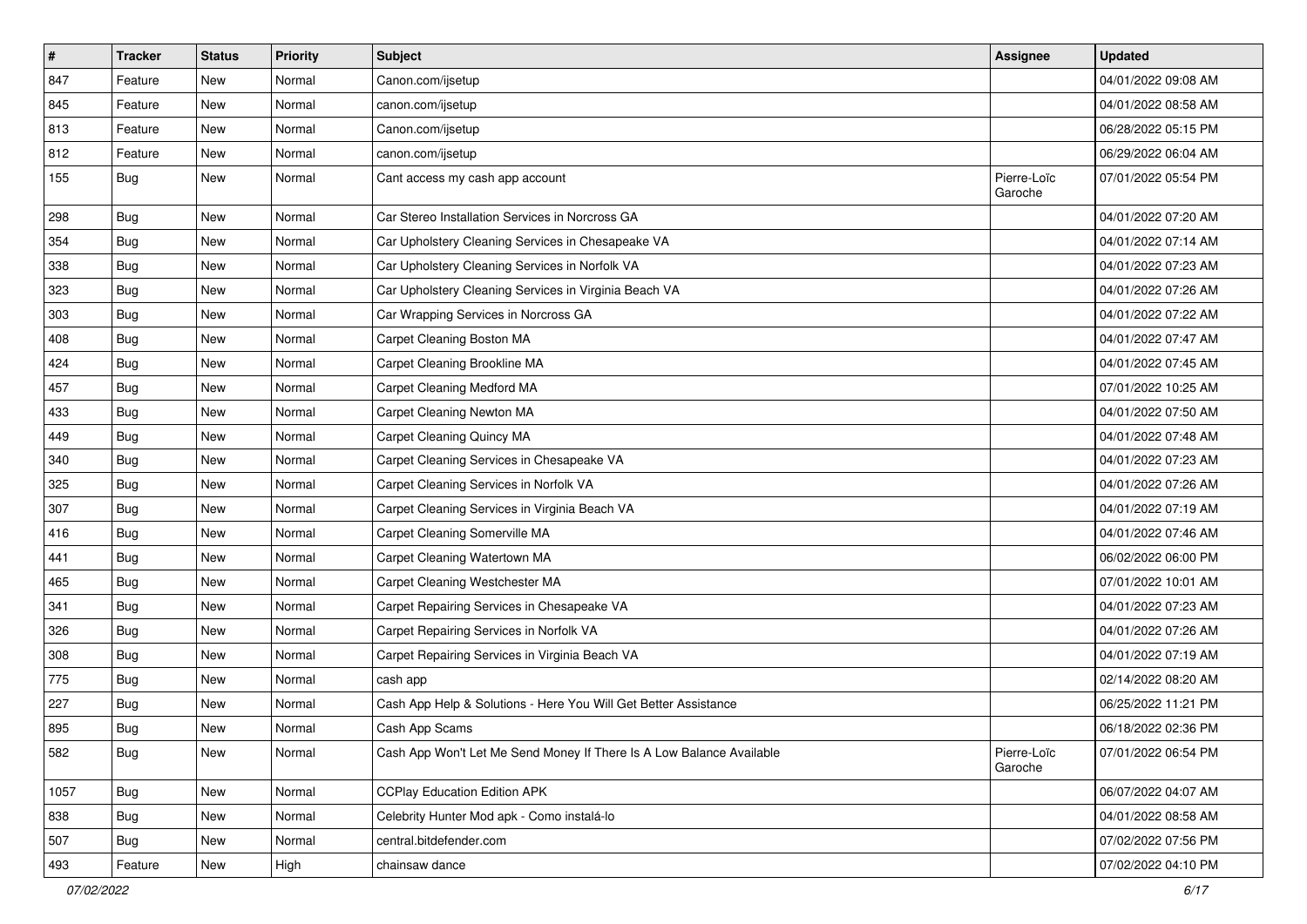| $\sharp$ | <b>Tracker</b> | <b>Status</b> | <b>Priority</b> | Subject                                                        | <b>Assignee</b>        | <b>Updated</b>      |
|----------|----------------|---------------|-----------------|----------------------------------------------------------------|------------------------|---------------------|
| 1102     | Bug            | New           | Normal          | Charlottesville Travel Guide?                                  |                        | 06/26/2022 07:44 AM |
| 531      | Bug            | New           | Normal          | Cheap Assignment Writing Service UK                            | Anonymous              | 07/02/2022 03:22 PM |
| 530      | <b>Bug</b>     | New           | Normal          | Cheap Assignment Writing Service UK                            | Anonymous              | 07/02/2022 05:47 PM |
| 206      | Bug            | New           | Low             | <b>Cheap Electric Bikes</b>                                    |                        | 07/02/2022 07:46 AM |
| 487      | <b>Bug</b>     | <b>New</b>    | Normal          | Cheap Fake Dunks                                               |                        | 07/02/2022 01:23 PM |
| 575      | Feature        | New           | Low             | cheap jordan replicas for sale                                 | Pierre-Loïc<br>Garoche | 07/02/2022 06:51 AM |
| 867      | Bug            | New           | Low             | cheap Yeezys                                                   | Pierre-Loïc<br>Garoche | 04/01/2022 09:12 AM |
| 610      | Feature        | <b>New</b>    | Normal          | CheapestMedsShop 100% Safe Medicines Online in USA UK & AUS.   |                        | 07/02/2022 05:31 AM |
| 632      | <b>Bug</b>     | New           | Normal          | CheapestMedsShop   100% Safe Medicines Online in UK & AUS.     |                        | 07/02/2022 05:41 AM |
| 622      | Bug            | New           | Normal          | CheapestMedsShop   100% Safe Medicines Online in UK & AUS.     |                        | 07/02/2022 01:33 AM |
| 615      | Bug            | New           | Normal          | CheapestMedsShop   100% Safe Medicines Online in USA UK & AUS. |                        | 07/01/2022 11:21 AM |
| 769      | <b>Bug</b>     | New           | Normal          | check my cash app                                              |                        | 07/02/2022 10:50 AM |
| 521      | Feature        | New           | Normal          | Check out the Cash app Card balance for an overdraft.          | Pierre-Loïc<br>Garoche | 07/01/2022 06:30 PM |
| 1002     | Bug            | New           | Normal          | Chemistry Assignment Help                                      |                        | 06/04/2022 09:58 AM |
| 650      | Bug            | New           | Normal          | <b>Cherries Health Benefits</b>                                |                        | 07/01/2022 03:20 PM |
| 832      | <b>Bug</b>     | New           | Normal          | Choque Royale Mod Apk                                          |                        | 04/01/2022 08:59 AM |
| 553      | Bug            | New           | Normal          | Cinema HD APK - Free Movie Enjoyment App on Android            |                        | 07/02/2022 02:55 AM |
| 1071     | <b>Bug</b>     | New           | Normal          | Cinema HD Review - Cinemahdv2.net                              |                        | 06/21/2022 06:54 PM |
| 201      | Bug            | New           | Normal          | closure wig                                                    |                        | 07/02/2022 08:31 AM |
| 293      | <b>Bug</b>     | New           | Immediate       | <b>CMT Direct Wix</b>                                          | Anonymous              | 04/01/2022 07:21 AM |
| 657      | Bug            | New           | Normal          | Coconut Nutrition Facts And Health Benefits                    |                        | 06/29/2022 05:05 PM |
| 1083     | <b>Bug</b>     | New           | Normal          | coin base review                                               |                        | 06/11/2022 09:13 AM |
| 646      | Feature        | New           | Normal          | Collaborative Research Group                                   |                        | 06/29/2022 09:46 AM |
| 189      | <b>Bug</b>     | New           | Normal          | <b>College Biology Writing Services</b>                        |                        | 07/02/2022 02:11 AM |
| 827      | <b>Bug</b>     | New           | Normal          | Come To Know The Required Steps To Unlock Cash App Account     |                        | 04/01/2022 08:59 AM |
| 782      | Bug            | New           | Normal          | Comment faire une sonnerie téléphonique                        |                        | 07/01/2022 08:28 PM |
| 413      | Bug            | New           | Normal          | Commercial Floor Cleaning Boston MA                            |                        | 04/01/2022 07:45 AM |
| 430      | <b>Bug</b>     | New           | Normal          | Commercial Floor Cleaning Brookline MA                         |                        | 04/01/2022 07:50 AM |
| 462      | <b>Bug</b>     | New           | Normal          | Commercial Floor Cleaning Medford MA                           |                        | 04/01/2022 07:32 AM |
| 438      | <b>Bug</b>     | New           | Normal          | Commercial Floor Cleaning Newton MA                            |                        | 04/01/2022 07:50 AM |
| 454      | Bug            | New           | Normal          | Commercial Floor Cleaning Quincy MA                            |                        | 06/02/2022 05:59 PM |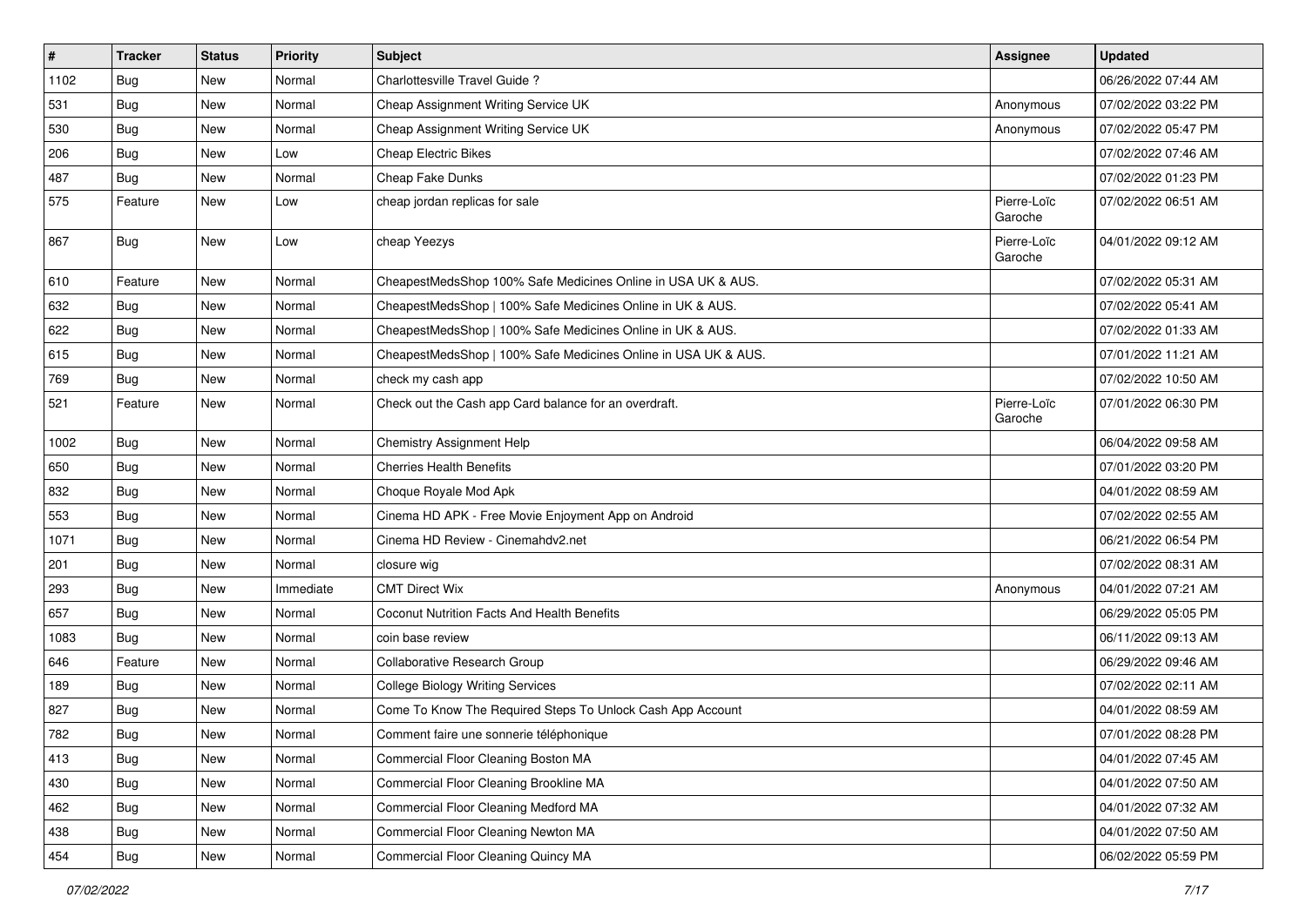| $\sharp$ | <b>Tracker</b> | <b>Status</b> | <b>Priority</b> | Subject                                                                      | <b>Assignee</b>        | <b>Updated</b>      |
|----------|----------------|---------------|-----------------|------------------------------------------------------------------------------|------------------------|---------------------|
| 421      | <b>Bug</b>     | New           | Normal          | Commercial Floor Cleaning Somerville MA                                      |                        | 04/01/2022 07:46 AM |
| 446      | <b>Bug</b>     | New           | Normal          | Commercial Floor Cleaning Watertown MA                                       |                        | 04/01/2022 07:49 AM |
| 470      | Bug            | New           | Normal          | Commercial Floor Cleaning Westchester MA                                     |                        | 07/02/2022 12:31 AM |
| 614      | <b>Bug</b>     | New           | Normal          | Como baixar o MOD APK no celular                                             |                        | 07/02/2022 08:53 PM |
| 874      | Bug            | New           | Normal          | Cómo descargar Minecraft Apk                                                 |                        | 06/26/2022 08:01 AM |
| 700      | Bug            | New           | Normal          | Cómo descargar Poppy Playtime                                                |                        | 04/01/2022 09:30 AM |
| 754      | Bug            | New           | Normal          | Cómo descargar tonos gratis de teléfono celular                              |                        | 06/26/2022 01:56 PM |
| 721      | Bug            | New           | Normal          | Cómo instalar un Mod Apk                                                     |                        | 07/02/2022 03:53 AM |
| 1086     | <b>Bug</b>     | New           | Immediate       | Composite Engineer                                                           | Pierre-Loïc<br>Garoche | 06/10/2022 09:26 AM |
| 132      | Bug            | New           | Normal          | concrete-everything                                                          |                        | 07/01/2022 09:16 PM |
| 698      | Feature        | New           | Normal          | Connect with cash app representative to ask about cash app flip scam         |                        | 06/26/2022 11:24 AM |
| 74       | Bug            | New           | Normal          | const is not supported inside contract                                       | Pierre-Loïc<br>Garoche | 07/02/2022 02:00 PM |
| 1124     | Bug            | New           | Normal          | Cookie clicker unblocked                                                     |                        | 06/24/2022 05:14 AM |
| 1122     | Bug            | New           | Normal          | Count the number of words on the Microsoft Word application in the phone     |                        | 06/23/2022 04:19 AM |
| 1041     | <b>Bug</b>     | <b>New</b>    | Normal          | Count words in Word on the computer                                          |                        | 05/27/2022 02:16 PM |
| 133      | Bug            | New           | Normal          | craftlabs                                                                    |                        | 07/02/2022 06:00 AM |
| 647      | Feature        | New           | Normal          | <b>Cranberry Health Benefits</b>                                             |                        | 07/02/2022 10:13 AM |
| 750      | <b>Bug</b>     | New           | Normal          | Create a Report Template                                                     |                        | 06/26/2022 04:27 PM |
| 1073     | Bug            | New           | Normal          | Cricut Design Space                                                          |                        | 07/01/2022 06:20 AM |
| 1067     | Bug            | New           | Normal          | Cricut.com/setup                                                             |                        | 05/31/2022 12:19 PM |
| 1062     | <b>Bug</b>     | New           | Normal          | Cricut.com/setup                                                             |                        | 05/28/2022 12:26 PM |
| 1061     | <b>Bug</b>     | New           | Normal          | Cricut.com/setup                                                             |                        | 05/28/2022 12:24 PM |
| 1058     | <b>Bug</b>     | New           | Normal          | Cricut.com/setup                                                             |                        | 05/28/2022 08:28 AM |
| 1045     | Bug            | New           | Normal          | Cricut.com/setup                                                             |                        | 05/24/2022 10:45 AM |
| 1021     | <b>Bug</b>     | New           | Normal          | Cricut.com/setup                                                             |                        | 05/26/2022 12:21 AM |
| 1020     | <b>Bug</b>     | New           | Normal          | Cricut.com/setup                                                             |                        | 05/13/2022 11:14 AM |
| 1019     | Bug            | New           | Normal          | Cricut.com/setup                                                             |                        | 05/13/2022 11:13 AM |
| 1012     | <b>Bug</b>     | New           | Normal          | Cricut.com/setup                                                             |                        | 05/11/2022 11:30 AM |
| 1006     | Bug            | New           | Normal          | Cricut.com/setup                                                             |                        | 05/10/2022 01:22 PM |
| 996      | <b>Bug</b>     | New           | Normal          | Cricut.com/setup                                                             |                        | 06/27/2022 07:12 AM |
| 994      | Feature        | New           | Normal          | Cricut.com/setup                                                             |                        | 06/26/2022 02:00 AM |
| 714      | <b>Bug</b>     | New           | Normal          | Cuevana 3 Premium - Enjoy Your Favorite Movies and TV Shows on Your Smart TV |                        | 06/27/2022 11:43 PM |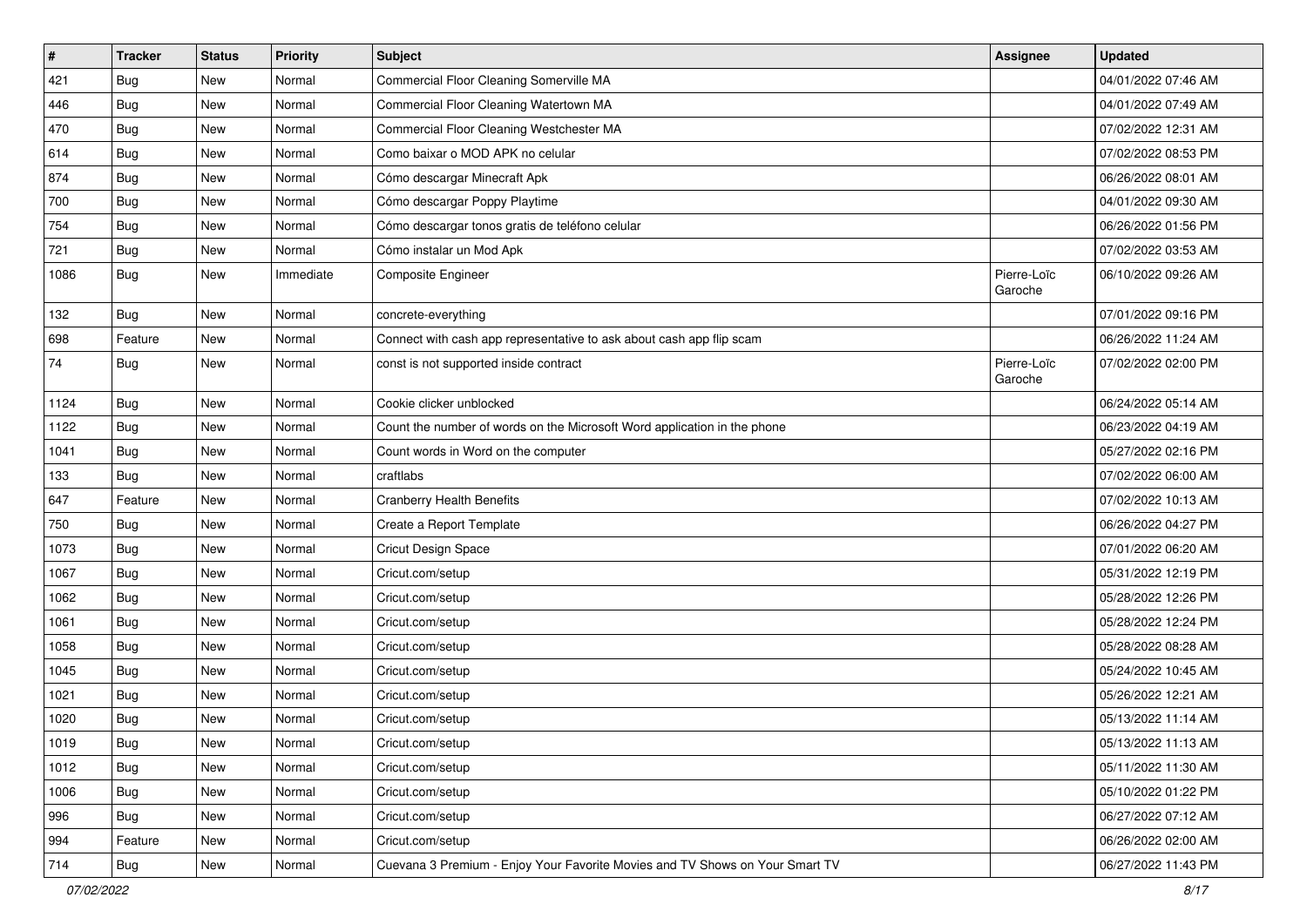| $\pmb{\#}$ | <b>Tracker</b> | <b>Status</b> | <b>Priority</b> | <b>Subject</b>                                                         | Assignee               | <b>Updated</b>      |
|------------|----------------|---------------|-----------------|------------------------------------------------------------------------|------------------------|---------------------|
| 912        | <b>Bug</b>     | New           | Normal          | Cuphead Mobile Game Review                                             |                        | 06/09/2022 10:14 AM |
| 144        | Bug            | New           | Normal          | curly bob lace front wigs                                              |                        | 06/26/2022 01:44 PM |
| 169        | <b>Bug</b>     | New           | Normal          | CV Maker - UAE CV Writing Agency                                       |                        | 07/02/2022 04:49 PM |
| 628        | Bug            | New           | Normal          | CV reviewing services!                                                 |                        | 07/01/2022 08:47 PM |
| 1128       | <b>Bug</b>     | New           | Normal          | cvjvfbdi                                                               | Hamza<br>Bourbouh      | 06/27/2022 01:52 PM |
| 986        | <b>Bug</b>     | New           | Normal          | dbhdsvbhdf                                                             | Christophe<br>Garion   | 06/27/2022 04:12 PM |
| 1085       | Feature        | New           | Normal          | dcvghdcc asgdvgd dveduqwv ajdhvwd                                      |                        | 06/09/2022 03:46 PM |
| 1076       | Bug            | New           | Normal          | DedicatedHosting4u                                                     |                        | 06/11/2022 09:15 AM |
| 592        | Bug            | New           | Normal          | Deezer Premium APK - Baixe músicas de qualquer lugar do mundo de graça |                        | 07/01/2022 07:02 PM |
| 978        | <b>Bug</b>     | New           | Normal          | Delamore Lodge is a place to stay.                                     |                        | 06/27/2022 04:57 AM |
| 1051       | <b>Bug</b>     | New           | Normal          | Dental Supplies USA                                                    |                        | 06/11/2022 09:20 PM |
| 578        | Feature        | New           | High            | Derrick Gore                                                           | Pierre-Loïc<br>Garoche | 06/29/2022 06:45 PM |
| 242        | Feature        | New           | Normal          | Descripción de Torque Pro MOD APK para Android                         |                        | 07/02/2022 09:29 PM |
| 161        | <b>Bug</b>     | New           | Normal          | dfdrtyuio                                                              |                        | 07/01/2022 04:08 PM |
| 166        | Bug            | New           | Normal          | dfgbd                                                                  |                        | 04/01/2022 07:57 AM |
| 165        | <b>Bug</b>     | New           | Normal          | dfgbd                                                                  |                        | 04/01/2022 07:57 AM |
| 164        | Bug            | New           | Normal          | dfgbd                                                                  |                        | 07/02/2022 11:07 AM |
| 128        | <b>Bug</b>     | New           | Normal          | dfgbd                                                                  |                        | 07/02/2022 05:37 AM |
| 150        | <b>Bug</b>     | New           | Normal          | dfgh                                                                   |                        | 07/02/2022 01:11 AM |
| 158        | Bug            | New           | Normal          | dfghj zcvgh                                                            |                        | 06/27/2022 07:28 AM |
| 149        | <b>Bug</b>     | New           | Normal          | dftgy                                                                  |                        | 07/02/2022 01:22 PM |
| 724        | <b>Bug</b>     | New           | Normal          | Dial Chime Customer support number for a quick response                |                        | 07/02/2022 05:37 AM |
| 684        | <b>Bug</b>     | New           | Normal          | Difference between paper map and online map                            |                        | 07/02/2022 12:46 PM |
| 174        | Feature        | New           | Normal          | Digital Marketing Philadelphia                                         |                        | 07/02/2022 07:15 AM |
| 717        | <b>Bug</b>     | New           | Normal          | Disney Plus Apk - Watch Movies and TV Shows on Your Device             |                        | 07/01/2022 07:02 PM |
| 315        | Bug            | New           | Normal          | Dissertation help UK                                                   |                        | 07/02/2022 08:51 AM |
| 1074       | <b>Bug</b>     | New           | Normal          | Dissertation writing help at economical rates!                         | Christophe<br>Garion   | 06/06/2022 04:48 PM |
| 539        | Bug            | New           | Normal          | Do you want to know how to activate cash card through phone number?    |                        | 04/01/2022 09:25 AM |
| 516        | Bug            | New           | Normal          | Does Cash App Help To Get Cash App Refund Without Any Interruption?    |                        | 06/29/2022 05:12 PM |
| 833        | <b>Bug</b>     | New           | Normal          | Does Direct Deposit Hit Chime- seek Chime Customer Service             |                        | 04/01/2022 08:59 AM |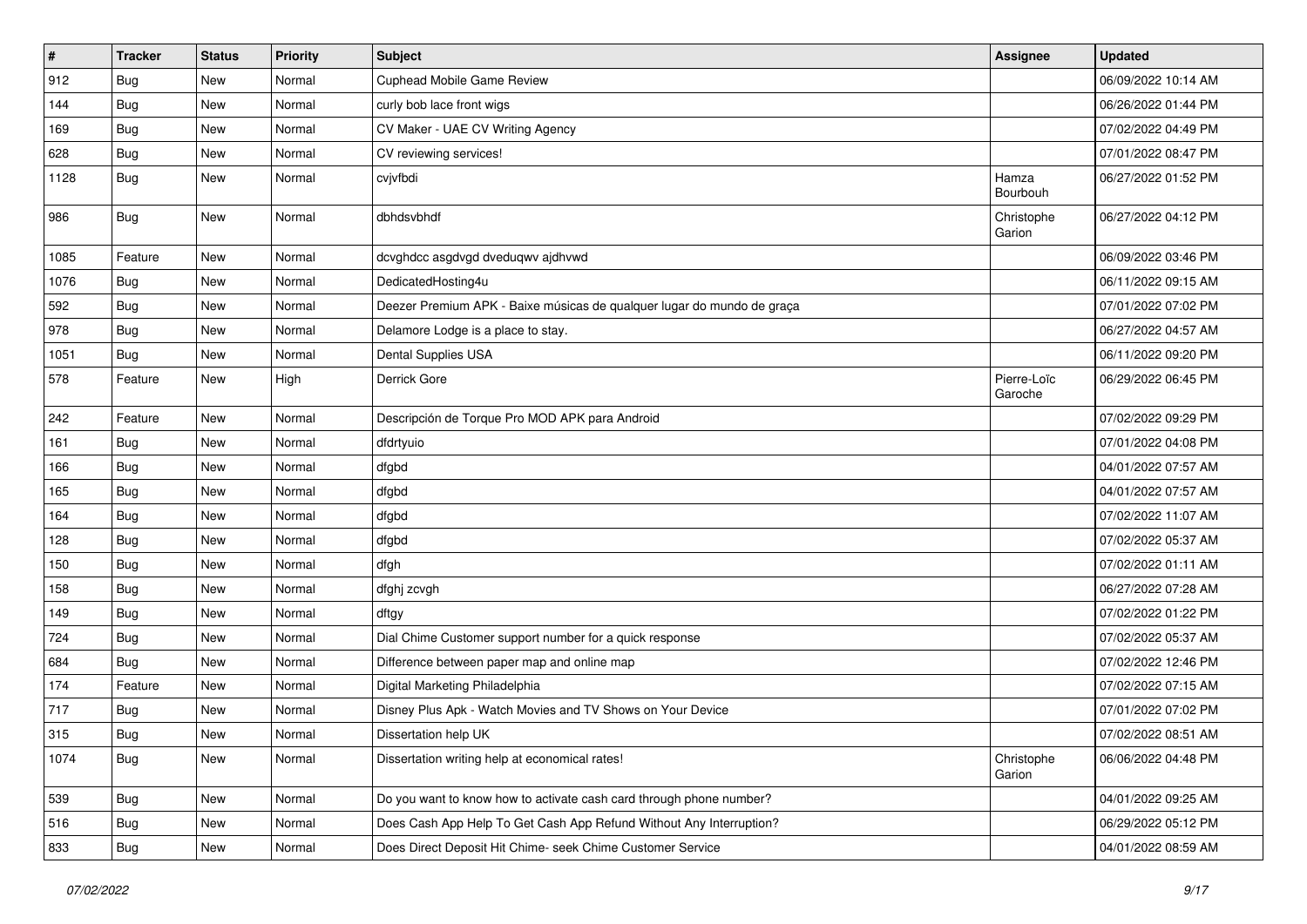| #    | <b>Tracker</b> | <b>Status</b> | <b>Priority</b> | <b>Subject</b>                                                                                                                                                                                                                                                        | <b>Assignee</b>        | <b>Updated</b>      |
|------|----------------|---------------|-----------------|-----------------------------------------------------------------------------------------------------------------------------------------------------------------------------------------------------------------------------------------------------------------------|------------------------|---------------------|
| 682  | <b>Bug</b>     | New           | Normal          | Does Facebook customer service live chat allow to speak with someone?                                                                                                                                                                                                 |                        | 07/01/2022 02:08 PM |
| 676  | Bug            | New           | Normal          | Does Facebook customer service live chat allow to speak with someone?                                                                                                                                                                                                 |                        | 04/01/2022 09:39 AM |
| 822  | <b>Bug</b>     | New           | Normal          | Dowload Your Boyfriend Game                                                                                                                                                                                                                                           |                        | 07/02/2022 12:41 PM |
| 876  | <b>Bug</b>     | New           | Normal          | Download Full-Size Profile Pictures of Your Favorite Users With InstaDP                                                                                                                                                                                               |                        | 04/01/2022 09:12 AM |
| 1034 | Bug            | New           | Normal          | Download Teaching Feeling For Android                                                                                                                                                                                                                                 |                        | 05/20/2022 09:25 AM |
| 734  | <b>Bug</b>     | New           | Normal          | DR. STRANGE: Multiverse of Scheduling Madness!                                                                                                                                                                                                                        |                        | 06/28/2022 07:07 AM |
| 795  | <b>Bug</b>     | New           | Normal          | Drift Boss - Exciting Race                                                                                                                                                                                                                                            |                        | 06/26/2022 06:32 PM |
| 1081 | Feature        | <b>New</b>    | Normal          | drift boss- the best driftitng game                                                                                                                                                                                                                                   |                        | 06/15/2022 05:56 AM |
| 1003 | Bug            | New           | Normal          | Drift F1 is a drifting car game inspired by F1's tracks.                                                                                                                                                                                                              | Pierre-Loïc<br>Garoche | 05/10/2022 10:52 AM |
| 727  | Bug            | New           | Normal          | Drive for speed simulator mod apk                                                                                                                                                                                                                                     | Pierre-Loïc<br>Garoche | 06/27/2022 06:33 AM |
| 581  | Bug            | New           | Normal          | E-Learning Course Help                                                                                                                                                                                                                                                |                        | 07/01/2022 11:55 PM |
| 910  | <b>Bug</b>     | New           | Normal          | Each content looks unisize or not formated                                                                                                                                                                                                                            |                        | 04/06/2022 11:21 AM |
| 347  | <b>Bug</b>     | New           | Normal          | Eco/Green Cleaning Services in Chesapeake VA                                                                                                                                                                                                                          |                        | 07/02/2022 09:01 PM |
| 332  | Bug            | New           | Normal          | Eco/Green Cleaning Services in Norfolk VA                                                                                                                                                                                                                             |                        | 04/01/2022 07:25 AM |
| 317  | Bug            | New           | Normal          | Eco/Green Cleaning Services in Virginia Beach VA                                                                                                                                                                                                                      |                        | 07/02/2022 12:39 PM |
| 949  | <b>Bug</b>     | New           | Normal          | <b>Educational Games</b>                                                                                                                                                                                                                                              |                        | 06/15/2022 09:11 PM |
| 708  | Bug            | New           | Normal          | Efficient ways to proceed with the cash app dispute process?                                                                                                                                                                                                          |                        | 06/29/2022 10:24 AM |
| 655  | <b>Bug</b>     | New           | Normal          | <b>Eggplant Health Benefits</b>                                                                                                                                                                                                                                       |                        | 06/29/2022 08:18 AM |
| 593  | Bug            | New           | Normal          | Eiffel Spark Ultimate C2 SN series is a fully synthetic range of advanced performance engine oils blended in<br>high performance fully synthetic (PAO - polyalphaolefin) basestocks fortified with advanced technology<br>additive system, specifically formulated to |                        | 07/02/2022 03:26 PM |
| 1092 | Bug            | <b>New</b>    | Normal          | Ellison Estate Vineyard                                                                                                                                                                                                                                               |                        | 06/20/2022 12:03 PM |
| 351  | <b>Bug</b>     | New           | Normal          | Emergency Cleaning Services in Chesapeake VA                                                                                                                                                                                                                          |                        | 04/01/2022 07:14 AM |
| 350  | <b>Bug</b>     | <b>New</b>    | Normal          | Emergency Cleaning Services in Chesapeake VA                                                                                                                                                                                                                          |                        | 04/01/2022 07:14 AM |
| 335  | <b>Bug</b>     | New           | Normal          | Emergency Cleaning Services in Norfolk VA                                                                                                                                                                                                                             |                        | 04/01/2022 07:24 AM |
| 320  | <b>Bug</b>     | <b>New</b>    | Normal          | Emergency Cleaning Services in Virginia Beach VA                                                                                                                                                                                                                      |                        | 04/01/2022 07:27 AM |
| 1075 | Feature        | New           | Low             | Enjoy Free Services Of Toomics Mod APK For Android                                                                                                                                                                                                                    |                        | 06/03/2022 10:00 AM |
| 561  | Bug            | New           | Normal          | Enjoy the Full YouTube Premium Experience With YouTube Premium Membership                                                                                                                                                                                             |                        | 07/01/2022 06:15 PM |
| 1117 | Bug            | New           | Normal          | Equal Words - Word search game for PC and Windows Phone                                                                                                                                                                                                               |                        | 06/29/2022 04:58 AM |
| 692  | <b>Bug</b>     | New           | Normal          | Esports 888b                                                                                                                                                                                                                                                          |                        | 07/02/2022 11:10 AM |
| 220  | Feature        | New           | Normal          | essay writing services                                                                                                                                                                                                                                                |                        | 06/26/2022 04:55 PM |
| 75   | Bug            | New           | Normal          | exception File "checks/algebraicLoop.ml", line 368, characters 16-22: Assertion failed                                                                                                                                                                                |                        | 07/02/2022 05:06 PM |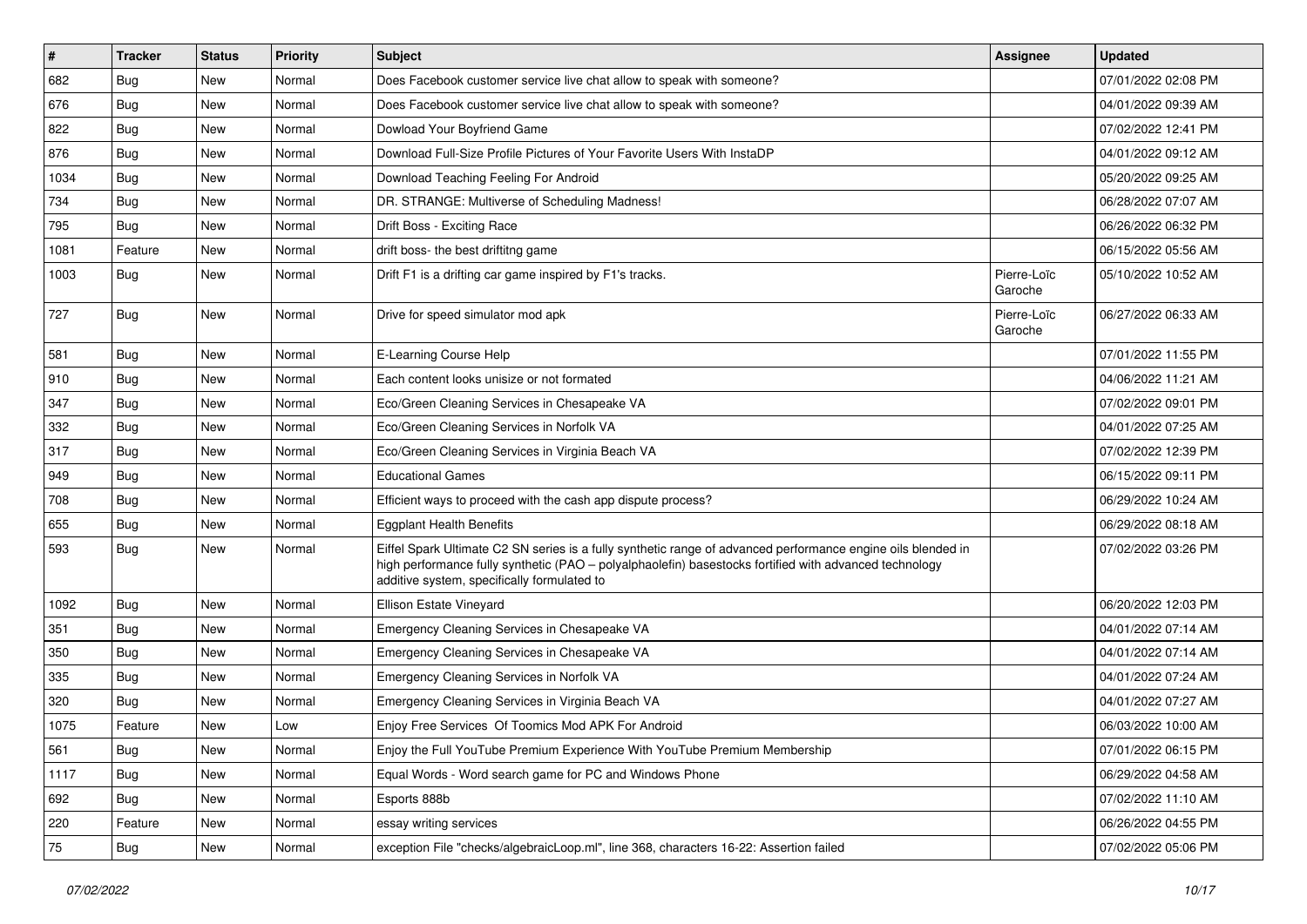| $\sharp$ | <b>Tracker</b> | <b>Status</b> | <b>Priority</b> | Subject                                                         | <b>Assignee</b>        | <b>Updated</b>      |
|----------|----------------|---------------|-----------------|-----------------------------------------------------------------|------------------------|---------------------|
| 877      | Feature        | New           | Normal          | <b>Exness Broker Review</b>                                     |                        | 04/01/2022 09:12 AM |
| 573      | <b>Bug</b>     | New           | Normal          | Experimente lo mejor en la aplicación Apk de juegos gratis      |                        | 06/29/2022 05:48 PM |
| 92       | Bug            | New           | High            | expression should have been normalized in EMF backend           | Pierre-Loïc<br>Garoche | 07/02/2022 06:44 PM |
| 135      | Bug            | New           | Normal          | factspress                                                      |                        | 04/01/2022 07:52 AM |
| 258      | <b>Bug</b>     | New           | Normal          | Fake Nike Dunk High AMBUSH Deep Royal                           |                        | 07/02/2022 04:57 PM |
| 497      | Bug            | New           | Normal          | Fake Nike Dunk Low Off-White Lot 50                             |                        | 07/02/2022 06:41 PM |
| 256      | <b>Bug</b>     | New           | Normal          | <b>Fake Travis Scott Shoes</b>                                  |                        | 04/01/2022 08:12 AM |
| 977      | <b>Bug</b>     | New           | Normal          | Fans of the Old Country will like this book.                    |                        | 06/26/2022 05:54 AM |
| 511      | Feature        | New           | Normal          | Fashion                                                         | Anonymous              | 06/30/2022 09:26 PM |
| 510      | Feature        | New           | Normal          | Fashion                                                         | Anonymous              | 07/02/2022 09:34 PM |
| 509      | Feature        | New           | Normal          | Fashion                                                         | Anonymous              | 07/01/2022 03:26 PM |
| 272      | Feature        | New           | Normal          | Fashion                                                         |                        | 06/27/2022 03:53 PM |
| 271      | Feature        | New           | Normal          | Fashion                                                         |                        | 07/02/2022 01:43 PM |
| 268      | <b>Bug</b>     | New           | Normal          | Fashionj                                                        |                        | 04/01/2022 08:20 AM |
| 154      | <b>Bug</b>     | New           | Normal          | fdgyyrut gyrtrw                                                 |                        | 06/27/2022 01:21 AM |
| 915      | <b>Bug</b>     | <b>New</b>    | Normal          | Finance dissertation writing                                    |                        | 04/07/2022 09:22 AM |
| 1091     | Bug            | New           | Normal          | Find family fun indoors and outdoors in the Jungfrau Region     |                        | 06/14/2022 09:33 AM |
| 985      | <b>Bug</b>     | New           | Normal          | Find out the vitality of Facebook Phone Number:                 |                        | 06/27/2022 05:39 AM |
| 316      | Bug            | New           | Normal          | Finden Sie den besten Klingelton für Ihr Telefon                |                        | 07/02/2022 04:37 AM |
| 983      | <b>Bug</b>     | <b>New</b>    | Normal          | Finding issue in tekken 3 game?                                 |                        | 06/28/2022 03:26 AM |
| 214      | Feature        | New           | Normal          | Five Christmas Apps For Apple Users                             |                        | 07/02/2022 08:23 PM |
| 982      | Bug            | New           | Normal          | Five sites that let you download free scenarios for your iPhone |                        | 05/07/2022 09:34 PM |
| 213      | <b>Bug</b>     | New           | Normal          | fix HP Notebook Missing Operating System Error Message          |                        | 04/01/2022 08:53 AM |
| 1133     | <b>Bug</b>     | New           | Normal          | Flagle, what is it?                                             |                        | 06/30/2022 10:37 AM |
| 1017     | Feature        | New           | Normal          | fleeing the complex                                             | Hamza<br>Bourbouh      | 05/13/2022 06:33 AM |
| 475      | <b>Bug</b>     | New           | Normal          | Floor Cleaning Arlington MA                                     |                        | 06/29/2022 05:53 PM |
| 411      | Bug            | New           | Normal          | Floor Cleaning Boston MA                                        |                        | 04/01/2022 07:47 AM |
| 427      | <b>Bug</b>     | New           | Normal          | Floor Cleaning Brookline MA                                     |                        | 04/01/2022 07:46 AM |
| 460      | Bug            | New           | Normal          | Floor Cleaning Medford MA                                       |                        | 07/02/2022 08:40 AM |
| 436      | <b>Bug</b>     | New           | Normal          | Floor Cleaning Newton MA                                        |                        | 04/01/2022 07:50 AM |
| 452      | <b>Bug</b>     | New           | Normal          | Floor Cleaning Quincy MA                                        |                        | 04/01/2022 07:48 AM |
| 419      | <b>Bug</b>     | New           | Normal          | Floor Cleaning Somerville MA                                    |                        | 04/01/2022 07:46 AM |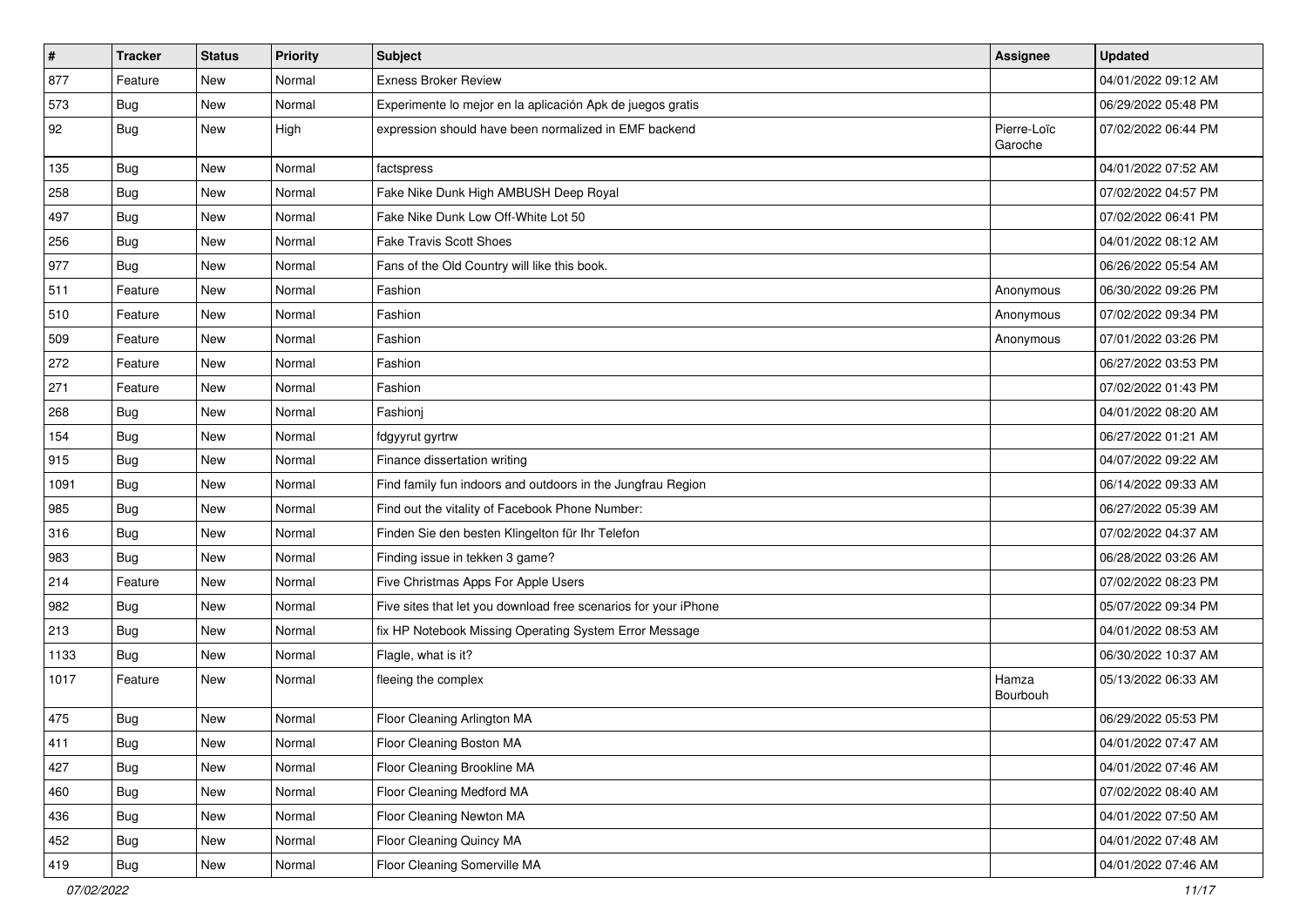| #    | <b>Tracker</b> | <b>Status</b> | Priority | <b>Subject</b>                                               | <b>Assignee</b>        | <b>Updated</b>      |
|------|----------------|---------------|----------|--------------------------------------------------------------|------------------------|---------------------|
| 444  | <b>Bug</b>     | New           | Normal   | Floor Cleaning Watertown MA                                  |                        | 04/01/2022 07:49 AM |
| 468  | <b>Bug</b>     | New           | Normal   | Floor Cleaning Westchester MA                                |                        | 06/27/2022 02:41 AM |
| 473  | <b>Bug</b>     | New           | Normal   | Floor Stripping Arlington MA                                 |                        | 06/29/2022 09:20 PM |
| 409  | <b>Bug</b>     | New           | Normal   | Floor Stripping Boston MA                                    |                        | 04/01/2022 07:47 AM |
| 425  | Bug            | New           | Normal   | Floor Stripping Brookline MA                                 |                        | 04/01/2022 07:45 AM |
| 458  | <b>Bug</b>     | New           | Normal   | Floor Stripping Medford MA                                   |                        | 04/01/2022 07:32 AM |
| 434  | <b>Bug</b>     | New           | Normal   | Floor Stripping Newton MA                                    |                        | 04/01/2022 07:50 AM |
| 450  | <b>Bug</b>     | New           | Normal   | Floor Stripping Quincy MA                                    |                        | 07/01/2022 10:53 AM |
| 417  | <b>Bug</b>     | New           | Normal   | Floor Stripping Somerville MA                                |                        | 04/01/2022 07:46 AM |
| 442  | Bug            | New           | Normal   | Floor Stripping Watertown MA                                 |                        | 04/01/2022 07:49 AM |
| 466  | <b>Bug</b>     | New           | Normal   | Floor Stripping Westchester MA                               |                        | 07/02/2022 12:03 AM |
| 474  | Bug            | New           | Normal   | Floor Waxing Arlington MA                                    |                        | 07/02/2022 03:03 PM |
| 410  | <b>Bug</b>     | New           | Normal   | Floor Waxing Boston MA                                       |                        | 04/01/2022 07:47 AM |
| 426  | <b>Bug</b>     | New           | Normal   | Floor Waxing Brookline MA                                    |                        | 04/01/2022 07:49 AM |
| 459  | <b>Bug</b>     | New           | Normal   | Floor Waxing Medford MA                                      |                        | 04/01/2022 07:32 AM |
| 435  | <b>Bug</b>     | New           | Normal   | Floor Waxing Newton MA                                       |                        | 04/01/2022 07:50 AM |
| 451  | <b>Bug</b>     | New           | Normal   | Floor Waxing Quincy MA                                       |                        | 04/01/2022 07:48 AM |
| 418  | <b>Bug</b>     | New           | Normal   | Floor Waxing Somerville MA                                   |                        | 04/01/2022 07:46 AM |
| 443  | Bug            | New           | Normal   | Floor Waxing Watertown MA                                    |                        | 04/01/2022 07:51 AM |
| 467  | <b>Bug</b>     | New           | Normal   | Floor Waxing Westchester MA                                  |                        | 04/01/2022 07:31 AM |
| 253  | <b>Bug</b>     | New           | Normal   | Florence Lawrence                                            |                        | 07/02/2022 07:16 PM |
| 232  | <b>Bug</b>     | New           | Normal   | FM whatsapp messaging app.                                   |                        | 06/27/2022 10:04 AM |
| 956  | Bug            | New           | Normal   | FNF Free Mods Online                                         |                        | 06/25/2022 09:59 PM |
| 774  | <b>Bug</b>     | New           | Normal   | Follow proper initiatives                                    |                        | 07/01/2022 04:41 PM |
| 765  | Bug            | New           | Normal   | Follow proper initiatives to check my cash app               |                        | 07/02/2022 03:41 PM |
| 590  | Bug            | New           | Normal   | Follow proper initiatives to check my cash app card balance: |                        | 07/02/2022 09:21 PM |
| 577  | <b>Bug</b>     | New           | Normal   | Follow these easy steps to make Admiral Casino Login         |                        | 07/02/2022 12:10 AM |
| 1100 | Feature        | New           | Low      | Food Products                                                | Pierre-Loïc<br>Garoche | 06/28/2022 09:40 AM |
| 703  | Bug            | New           | Normal   | For real-time help, dial Facebook customer service number    |                        | 07/02/2022 07:08 PM |
| 157  | Bug            | New           | Normal   | Forget cash app pin                                          |                        | 07/02/2022 09:03 PM |
| 515  | <b>Bug</b>     | New           | Normal   | Fragment Nike Dunk High Tokyo Fake                           |                        | 07/02/2022 12:24 AM |
| 979  | <b>Bug</b>     | New           | Normal   | Free Gas Cards for the Unemployed                            |                        | 06/25/2022 09:02 PM |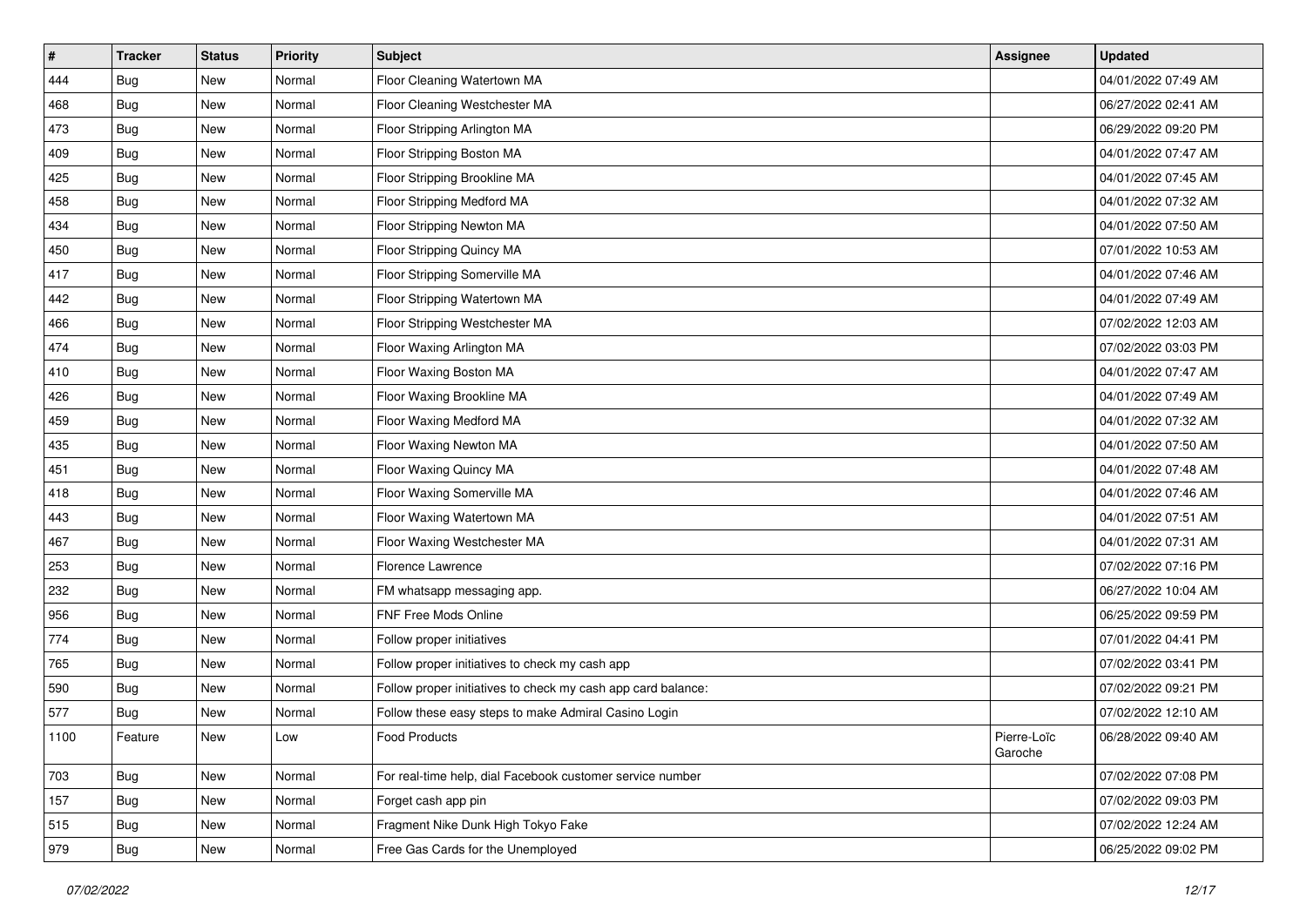| $\sharp$ | <b>Tracker</b> | <b>Status</b> | <b>Priority</b> | Subject                                                                                | <b>Assignee</b> | <b>Updated</b>      |
|----------|----------------|---------------|-----------------|----------------------------------------------------------------------------------------|-----------------|---------------------|
| 980      | <b>Bug</b>     | New           | Normal          | Free Gas Cards for the Unemployed                                                      |                 | 06/28/2022 02:54 PM |
| 973      | Feature        | New           | Normal          | Free NFL Streaming Sites                                                               |                 | 06/28/2022 06:27 AM |
| 219      | Bug            | New           | Normal          | Free Ringtones for Cell Phones.                                                        |                 | 07/02/2022 04:27 AM |
| 781      | Bug            | New           | Normal          | Free Whatsapp Group to Join                                                            |                 | 07/02/2022 07:28 AM |
| 923      | Bug            | New           | Normal          | frenchies for sale                                                                     |                 | 04/11/2022 02:35 PM |
| 957      | <b>Bug</b>     | New           | Normal          | From Where I Can Get Cheap Writing Services?                                           |                 | 04/20/2022 05:06 AM |
| 789      | Bug            | New           | Normal          | Full version                                                                           |                 | 07/02/2022 05:41 PM |
| 393      | <b>Bug</b>     | New           | Normal          | Furniture Assembly Services in Annapolis MD                                            |                 | 04/01/2022 07:16 AM |
| 369      | Bug            | New           | Normal          | Furniture Assembly Services in Arlington County VA                                     |                 | 04/01/2022 07:12 AM |
| 357      | Bug            | New           | Normal          | Furniture Assembly Services in Baltimore MD                                            |                 | 04/01/2022 07:12 AM |
| 375      | <b>Bug</b>     | New           | Normal          | Furniture Assembly Services in Fairfax VA                                              |                 | 04/01/2022 07:18 AM |
| 405      | Bug            | New           | Normal          | Furniture Assembly Services in Gaithersburg MD                                         |                 | 04/01/2022 07:47 AM |
| 381      | Bug            | New           | Normal          | Furniture Assembly Services in McLean VA                                               |                 | 04/01/2022 07:17 AM |
| 399      | Bug            | New           | Normal          | Furniture Assembly Services in Potomac MD                                              |                 | 04/01/2022 07:15 AM |
| 387      | <b>Bug</b>     | New           | Normal          | Furniture Assembly Services in Sterling VA                                             |                 | 04/01/2022 07:18 AM |
| 363      | Bug            | New           | Normal          | Furniture Assembly Services in Washington DC                                           |                 | 04/01/2022 07:13 AM |
| 849      | Bug            | New           | Normal          | FutEmax App Apk - Watch Soccer, Fantasy Football, And More On Your Mobile Device       |                 | 04/01/2022 09:04 AM |
| 683      | Feature        | New           | Normal          | Game creation                                                                          |                 | 07/01/2022 02:36 AM |
| 1053     | Bug            | New           | Normal          | Game Geometry Dash                                                                     |                 | 05/26/2022 11:30 AM |
| 1118     | Bug            | New           | Normal          | Gameplay Minecraft                                                                     |                 | 06/27/2022 10:33 AM |
| 412      | <b>Bug</b>     | New           | Normal          | Germs Removal Boston MA                                                                |                 | 04/01/2022 07:47 AM |
| 429      | Bug            | New           | Normal          | Germs Removal Brookline MA                                                             |                 | 04/01/2022 07:51 AM |
| 428      | Bug            | New           | Normal          | Germs Removal Brookline MA                                                             |                 | 04/01/2022 07:47 AM |
| 461      | <b>Bug</b>     | New           | Normal          | Germs Removal Medford MA                                                               |                 | 07/02/2022 12:30 AM |
| 437      | Bug            | New           | Normal          | Germs Removal Newton MA                                                                |                 | 04/01/2022 07:50 AM |
| 453      | Bug            | New           | Normal          | Germs Removal Quincy MA                                                                |                 | 04/01/2022 07:48 AM |
| 420      | <b>Bug</b>     | New           | Normal          | Germs Removal Somerville MA                                                            |                 | 04/01/2022 07:46 AM |
| 445      | i Bug          | New           | Normal          | Germs Removal Watertown MA                                                             |                 | 04/01/2022 07:49 AM |
| 469      | <b>Bug</b>     | New           | Normal          | Germs Removal Westchester MA                                                           |                 | 07/02/2022 06:25 AM |
| 641      | <b>Bug</b>     | New           | Normal          | Get Best Economics Dissertation Writing Service                                        |                 | 06/25/2022 10:04 AM |
| 489      | <b>Bug</b>     | New           | Normal          | Get cash app refund instantly if sent to the wrong person                              |                 | 07/02/2022 04:30 PM |
| 959      | Bug            | New           | Normal          | Get connected with cash app team-How to get money off cash app at walmart without card |                 | 06/27/2022 08:52 AM |
| 732      | <b>Bug</b>     | New           | Normal          | Get rectifications steps about why cash app transfer failed                            |                 | 06/26/2022 03:28 PM |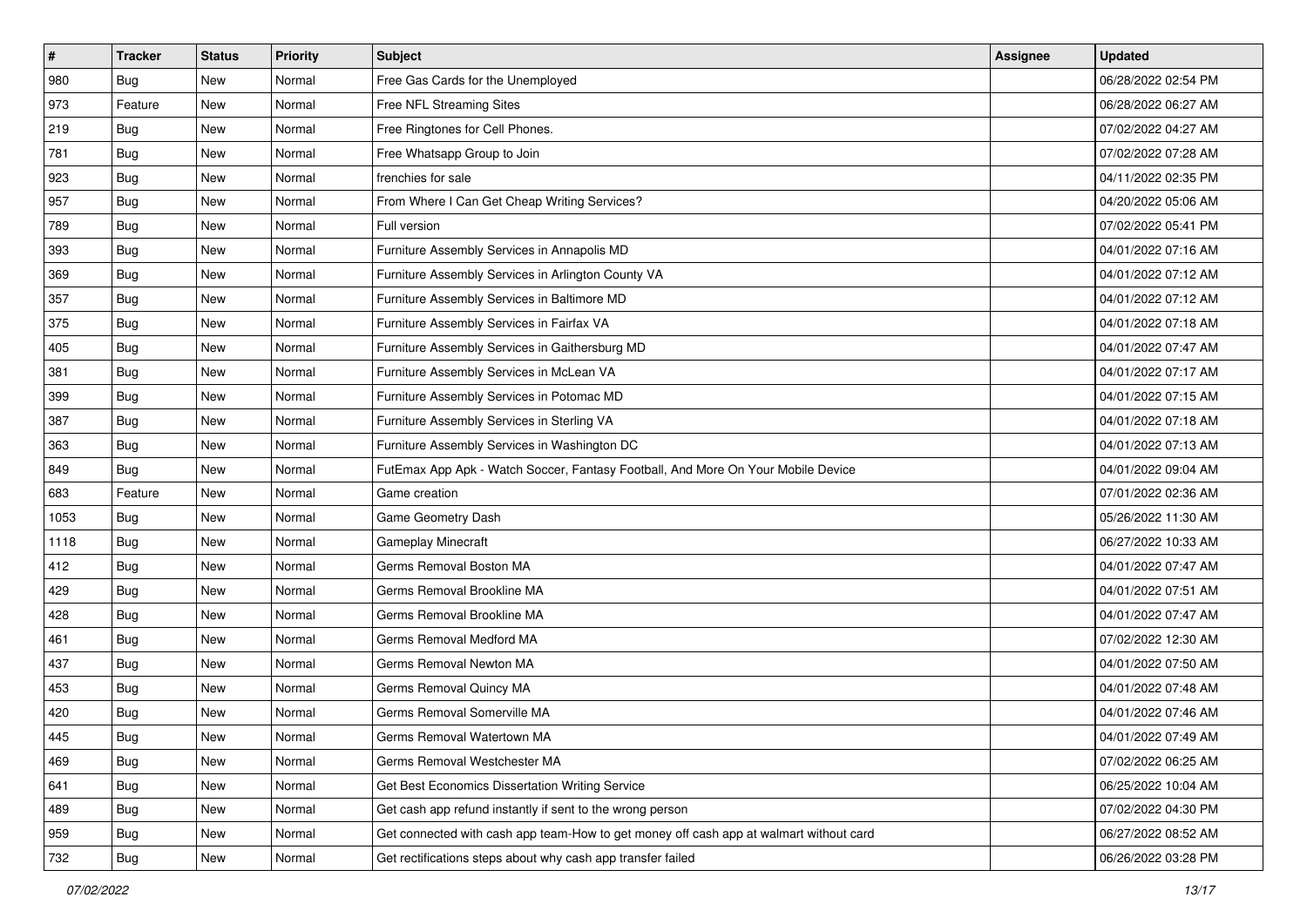| #    | <b>Tracker</b> | <b>Status</b> | <b>Priority</b> | <b>Subject</b>                                                              | Assignee               | <b>Updated</b>      |
|------|----------------|---------------|-----------------|-----------------------------------------------------------------------------|------------------------|---------------------|
| 547  | <b>Bug</b>     | New           | Normal          | Get rid of the issue of cash app down by calling experts.                   |                        | 07/02/2022 12:17 AM |
| 543  | Feature        | <b>New</b>    | Normal          | Get tech assistance with customer support on ATT Yahoo email login issue.   |                        | 07/01/2022 11:47 PM |
| 668  | <b>Bug</b>     | New           | Normal          | Get to know Cash App Refund Process here                                    |                        | 06/29/2022 07:21 AM |
| 535  | <b>Bug</b>     | New           | Normal          | Getting Tangled Problems When You Try To Apply For Cash App Delete Account  | Christophe<br>Garion   | 06/26/2022 04:51 PM |
| 162  | <b>Bug</b>     | New           | Normal          | gfyuik9                                                                     | Hamza<br>Bourbouh      | 04/01/2022 08:01 AM |
| 120  | <b>Bug</b>     | New           | Normal          | ghfjtkx                                                                     | Pierre-Loïc<br>Garoche | 07/02/2022 12:50 AM |
| 806  | Feature        | <b>New</b>    | Normal          | Go everywhere thanks to mapquest driving directions                         |                        | 07/01/2022 11:55 AM |
| 965  | <b>Bug</b>     | New           | Normal          | Go with cash app customer service to know where I can load my cash app card |                        | 06/28/2022 04:30 AM |
| 118  | Bug            | New           | Normal          | golf                                                                        | Anonymous              | 07/01/2022 11:12 PM |
| 892  | Bug            | New           | Normal          | Good game                                                                   |                        | 07/01/2022 10:25 AM |
| 903  | Feature        | <b>New</b>    | Normal          | Good game                                                                   |                        | 04/11/2022 08:39 AM |
| 901  | Feature        | <b>New</b>    | Normal          | good game ever                                                              |                        | 07/01/2022 01:23 AM |
| 900  | Feature        | New           | Normal          | good game ever                                                              |                        | 04/02/2022 11:59 AM |
| 834  | Bug            | New           | Normal          | Grasp the secret to relieve stress and fatigue                              |                        | 04/01/2022 08:57 AM |
| 1140 | Feature        | <b>New</b>    | Normal          | GTA San Andreas Mod Apk                                                     |                        | 07/02/2022 04:59 AM |
| 1139 | Feature        | <b>New</b>    | Normal          | GTA San Andreas Mod Apk                                                     |                        | 07/02/2022 04:58 AM |
| 1138 | Feature        | New           | Normal          | GTA San Andreas Mod Apk                                                     |                        | 07/02/2022 04:56 AM |
| 818  | Bug            | New           | Normal          | Have you ever played a basketball game?                                     | Corentin<br>Lauverjat  | 04/01/2022 08:55 AM |
| 285  | Bug            | New           | Normal          | Have you ever written an essay?                                             |                        | 07/02/2022 04:05 PM |
| 137  | <b>Bug</b>     | <b>New</b>    | Normal          | hcbets                                                                      |                        | 04/01/2022 07:52 AM |
| 177  | Feature        | New           | Normal          | HD lace silky straight human hair wig                                       |                        | 04/01/2022 08:41 AM |
| 492  | Bug            | New           | Normal          | HD Streamz MOD APK v3.5.5 (Keine Werbung)                                   |                        | 07/02/2022 03:37 PM |
| 295  | Bug            | New           | Normal          | Headliner Repair Services in Jonesboro GA                                   |                        | 04/01/2022 07:21 AM |
| 305  | <b>Bug</b>     | New           | Normal          | Headliner Repair Services in Norcross GA                                    |                        | 04/01/2022 07:19 AM |
| 1088 | <b>Bug</b>     | New           | Normal          | Health And Fitness Tips 2022                                                | Pierre-Loïc<br>Garoche | 06/20/2022 06:42 AM |
| 182  | Bug            | New           | Normal          | <b>Healthcare Custom Writing Services</b>                                   |                        | 07/02/2022 06:37 AM |
| 181  | Bug            | New           | Normal          | <b>Healthcare Custom Writing Services</b>                                   |                        | 07/02/2022 03:33 PM |
| 627  | Bug            | New           | Normal          | <b>HELO</b>                                                                 |                        | 07/02/2022 07:09 AM |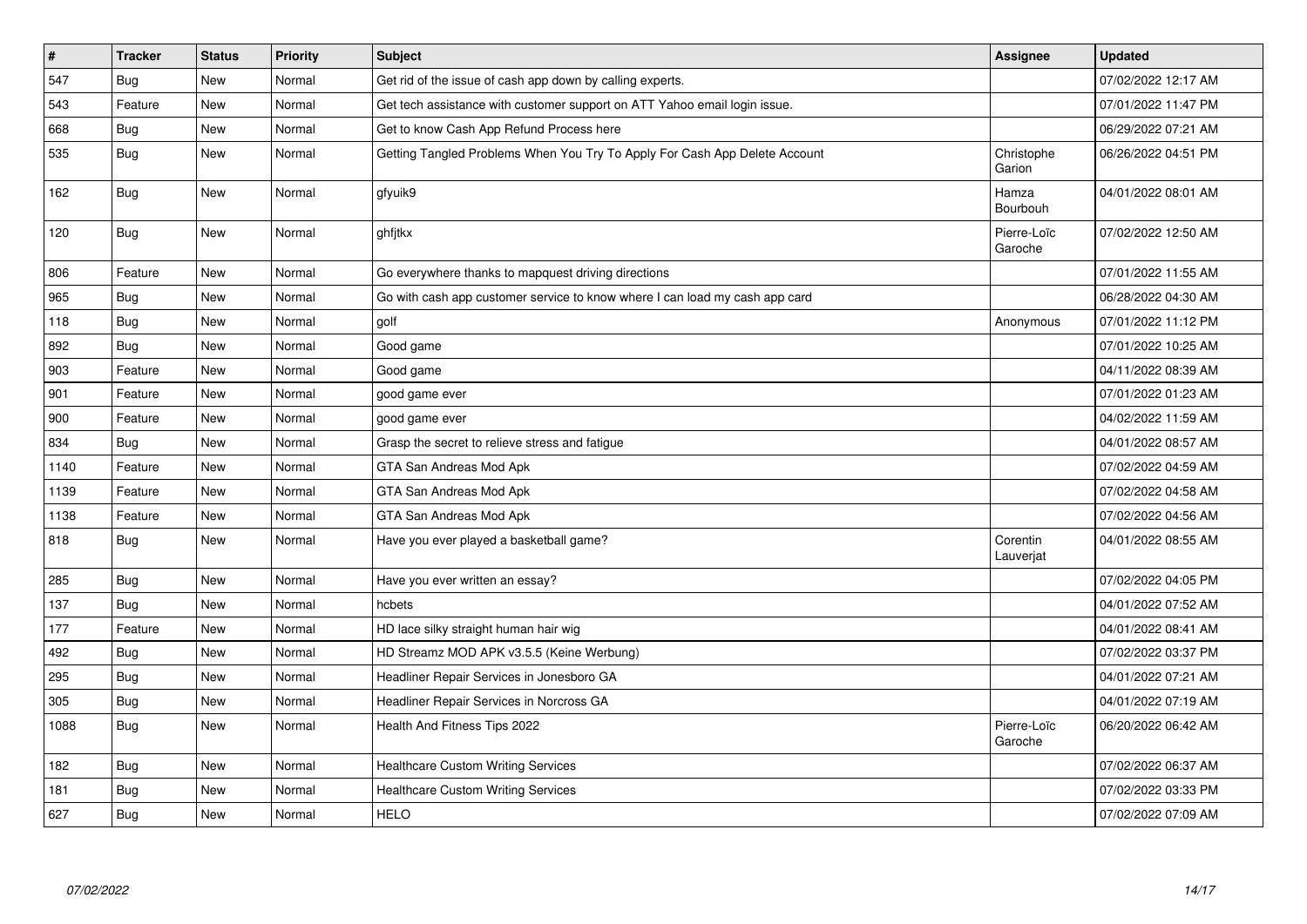| #    | <b>Tracker</b> | <b>Status</b> | Priority | Subject                                                                                                                                                                                                                                           | Assignee               | <b>Updated</b>      |
|------|----------------|---------------|----------|---------------------------------------------------------------------------------------------------------------------------------------------------------------------------------------------------------------------------------------------------|------------------------|---------------------|
| 544  | <b>Bug</b>     | New           | Normal   | Hey! I had a very cool idea to order our general picture on canvas for my family as a gift. But couldn't find a<br>good one. Once my friend advised me this article in which I found what I was looking for and gave a cool gift to<br>my family. |                        | 06/27/2022 04:10 AM |
| 187  | Bug            | New           | Normal   | High Quality Replic 350 V2 Carbon                                                                                                                                                                                                                 |                        | 04/01/2022 08:40 AM |
| 508  | <b>Bug</b>     | New           | Normal   | hire a professional dissertation help                                                                                                                                                                                                             |                        | 07/02/2022 05:36 AM |
| 195  | Bug            | New           | Normal   | homoeobazaar                                                                                                                                                                                                                                      |                        | 04/01/2022 08:23 AM |
| 186  | Feature        | New           | Normal   | homoeobazaar                                                                                                                                                                                                                                      |                        | 06/28/2022 04:29 PM |
| 180  | Feature        | New           | Normal   | homoeobazaar                                                                                                                                                                                                                                      |                        | 07/02/2022 06:20 PM |
| 196  | Bug            | New           | Normal   | Homoeobazaar For Homeopathy Medicines                                                                                                                                                                                                             |                        | 07/01/2022 11:20 AM |
| 671  | <b>Bug</b>     | New           | Normal   | Hot games                                                                                                                                                                                                                                         | Pierre-Loïc<br>Garoche | 07/02/2022 07:17 PM |
| 274  | Bug            | New           | Normal   | How AI is transforming coupon marketing campaigns?                                                                                                                                                                                                | Anonymous              | 06/27/2022 01:54 PM |
| 919  | Feature        | New           | Normal   | How can I check my Cash App card balance by dialing a number?                                                                                                                                                                                     |                        | 04/10/2022 09:07 AM |
| 589  | <b>Bug</b>     | New           | Normal   | How can I get the cash app phone number of customer support?                                                                                                                                                                                      |                        | 06/30/2022 12:20 AM |
| 631  | <b>Bug</b>     | New           | Normal   | How Can I Load Cash App Card at Walmart straight away?                                                                                                                                                                                            |                        | 06/26/2022 04:07 PM |
| 630  | Bug            | New           | Normal   | How Can I Load Cash App Card at Walmart straight away?                                                                                                                                                                                            |                        | 06/26/2022 12:04 AM |
| 629  | Bug            | New           | Normal   | How Can I Load Cash App Card at Walmart straight away?                                                                                                                                                                                            |                        | 07/02/2022 02:14 AM |
| 933  | Bug            | New           | Normal   | How Can I Watch Movies on My Mobile Phone                                                                                                                                                                                                         |                        | 06/24/2022 12:55 AM |
| 706  | Bug            | New           | Normal   | How Can You Cancel A Cash App Payment Without Any Prior Information?                                                                                                                                                                              |                        | 06/26/2022 09:13 AM |
| 501  | <b>Bug</b>     | New           | Normal   | How Do I Annihilate Cash App Transfer Failed Problems Effectively                                                                                                                                                                                 | Pierre-Loïc<br>Garoche | 07/02/2022 07:05 PM |
| 815  | <b>Bug</b>     | New           | Normal   | how do i call cash app customer service                                                                                                                                                                                                           | Xavier Thirioux        | 07/02/2022 08:36 AM |
| 971  | Bug            | New           | Normal   | How Do I Check Balance On Cash App Card With Optimum Ease?                                                                                                                                                                                        |                        | 06/27/2022 08:16 PM |
| 783  | Bug            | New           | Normal   | How Do I Determine The Reasons And Solutions To Fix Cash App Transfer Failed?                                                                                                                                                                     |                        | 07/01/2022 05:42 PM |
| 1106 | Bug            | New           | Normal   | How Do I Get Cash App ++ Without Confronting Any Technical Glitches?                                                                                                                                                                              |                        | 06/25/2022 09:53 PM |
| 719  | Bug            | New           | Normal   | How Do I Send \$5000 Through Cash App Account With Ease?                                                                                                                                                                                          |                        | 07/02/2022 01:37 AM |
| 758  | <b>Bug</b>     | New           | Normal   | How Do I Study Consistently For Hours?                                                                                                                                                                                                            |                        | 06/27/2022 12:49 AM |
| 737  | Bug            | New           | Normal   | How Do I Talk To A Live Person At Facebook If Anything Is Doubtful?                                                                                                                                                                               |                        | 06/27/2022 09:59 PM |
| 1087 | <b>Bug</b>     | New           | Normal   | How do new writers start out?                                                                                                                                                                                                                     |                        | 06/29/2022 10:43 AM |
| 796  | Bug            | New           | Normal   | How Does Cash App ++ actually work and What is the process of it                                                                                                                                                                                  |                        | 07/01/2022 09:36 AM |
| 720  | <b>Bug</b>     | New           | Normal   | How does Cash App Phone Number provide a quick treatment?                                                                                                                                                                                         |                        | 07/02/2022 07:37 PM |
| 524  | <b>Bug</b>     | New           | Normal   | How Does Google Account Recovery Work If Your Account Is Hacked?                                                                                                                                                                                  |                        | 07/01/2022 09:58 AM |
| 733  | <b>Bug</b>     | New           | Normal   | How does one go about getting a book deal?                                                                                                                                                                                                        |                        | 06/28/2022 06:35 PM |
| 594  | Feature        | New           | Normal   | How does research proposal help online make it easy for me?                                                                                                                                                                                       |                        | 07/02/2022 03:15 PM |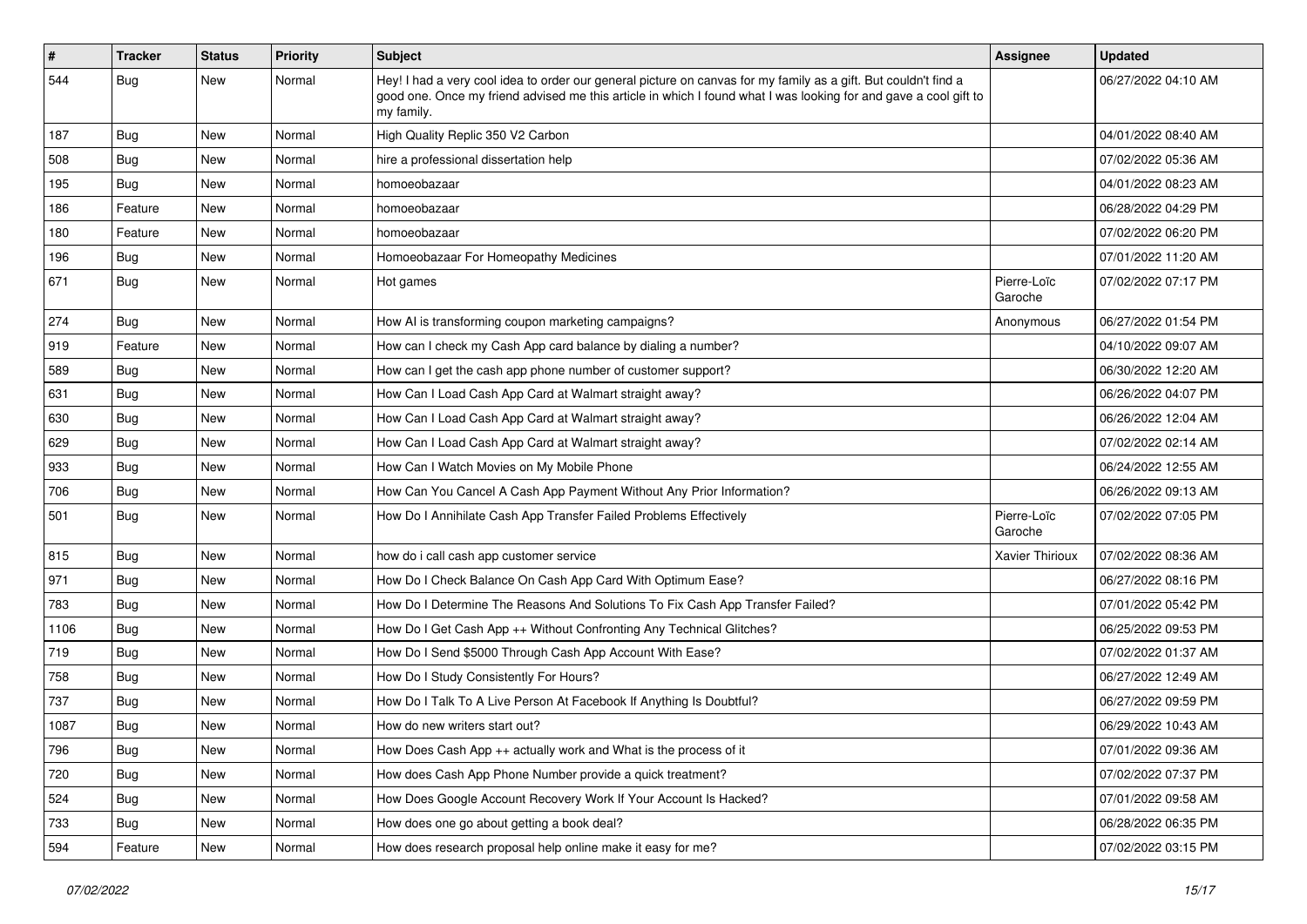| #    | <b>Tracker</b> | <b>Status</b> | <b>Priority</b> | Subject                                                                          | Assignee               | <b>Updated</b>      |
|------|----------------|---------------|-----------------|----------------------------------------------------------------------------------|------------------------|---------------------|
| 928  | <b>Bug</b>     | New           | Normal          | How Does Sutton Bank Cash App Customer Service Help In Answering Your Questions? |                        | 04/12/2022 11:36 AM |
| 215  | Bug            | New           | Normal          | How For Top Level Cell Phone For You                                             |                        | 06/27/2022 09:19 PM |
| 212  | Feature        | New           | Normal          | How good is the market for gaming mobile apps at the moment?                     |                        | 05/17/2022 11:09 AM |
| 633  | <b>Bug</b>     | New           | Normal          | How i can i solve my issue                                                       |                        | 04/01/2022 09:38 AM |
| 742  | Bug            | New           | Normal          | How Long Does Cash App Support Take To Respond For A Better Support?             |                        | 06/25/2022 11:00 PM |
| 916  | <b>Bug</b>     | New           | Normal          | How long does it take to write a book?                                           |                        | 04/07/2022 12:15 PM |
| 955  | Bug            | New           | Normal          | How Long Does Verification Take On Cash App If You Apply For The Verification?   | Christophe<br>Garion   | 06/25/2022 10:50 PM |
| 571  | <b>Bug</b>     | New           | Normal          | How may the Cash app dispute your trade?                                         | Pierre-Loïc<br>Garoche | 07/02/2022 11:09 AM |
| 738  | Bug            | New           | Normal          | How Much Amount Do I Get Using The Referral Code For Cash App?                   |                        | 06/27/2022 03:58 PM |
| 217  | <b>Bug</b>     | New           | Normal          | How this service matter most?                                                    |                        | 07/01/2022 03:35 PM |
| 1115 | Bug            | New           | Normal          | How to access your saved favorite Tiktok                                         |                        | 06/28/2022 03:59 PM |
| 784  | <b>Bug</b>     | New           | Normal          | How To Add Money On Cash App Card And Check The Funds?                           |                        | 07/02/2022 08:11 AM |
| 762  | Bug            | New           | Normal          | How To Add Money To A Cash App Card If Struggling With Low Amount?               |                        | 06/29/2022 10:53 AM |
| 678  | Bug            | New           | Normal          | How to be a winner in buidnow gg                                                 |                        | 07/02/2022 01:45 PM |
| 972  | <b>Bug</b>     | New           | Normal          | How To Borrow Money From The Cash App? Get To Know About The Same                |                        | 04/25/2022 07:30 AM |
| 852  | <b>Bug</b>     | New           | Normal          | How to cancel your French Bee flight within 24 hours?                            |                        | 04/01/2022 09:13 AM |
| 882  | Bug            | New           | Normal          | How to change bank account on cash app?                                          |                        | 04/01/2022 09:16 AM |
| 906  | <b>Bug</b>     | New           | Normal          | How To Change Cash App From Business To Personal Account For Any Reasons?        |                        | 04/04/2022 09:57 AM |
| 1009 | Bug            | New           | Normal          | How to change routing number on Cash App?                                        |                        | 05/11/2022 07:13 AM |
| 1025 | <b>Bug</b>     | New           | Normal          | how to change the logo in wordpress                                              |                        | 06/25/2022 06:20 PM |
| 518  | <b>Bug</b>     | New           | Normal          | How To Check The Balance Of Cash App Account By Taking Cash App Support?         |                        | 07/01/2022 01:39 AM |
| 536  | <b>Bug</b>     | New           | Normal          | How to check the balance on the cash app card                                    | Hamza<br>Bourbouh      | 07/02/2022 07:11 PM |
| 1024 | <b>Bug</b>     | New           | Normal          | How to choose the right broker                                                   |                        | 06/25/2022 06:23 PM |
| 533  | Bug            | New           | Normal          | How to complete the homework assignments in economics in the easiest way?        |                        | 06/30/2022 07:33 PM |
| 229  | Feature        | New           | Normal          | How To Delete Cash App Account? - Check Out the Steps In Detail                  |                        | 06/28/2022 07:06 PM |
| 1101 | i Bug          | New           | Normal          | How to Delete Cash App History at once?                                          |                        | 06/27/2022 01:33 PM |
| 1064 | Bug            | New           | Normal          | How to delete Cash App history?                                                  | Pierre-Loïc<br>Garoche | 06/11/2022 10:29 AM |
| 976  | <b>Bug</b>     | New           | Normal          | How to delete the cash app account history right now?                            | Hamza<br>Bourbouh      | 06/28/2022 11:22 AM |
| 697  | Bug            | New           | Normal          | How to Descargar Pura TV For Android                                             |                        | 07/02/2022 11:53 AM |
| 984  | <b>Bug</b>     | New           | Normal          | How to disable, permanently delete Twitter account on phone, PC                  |                        | 06/26/2022 08:28 AM |